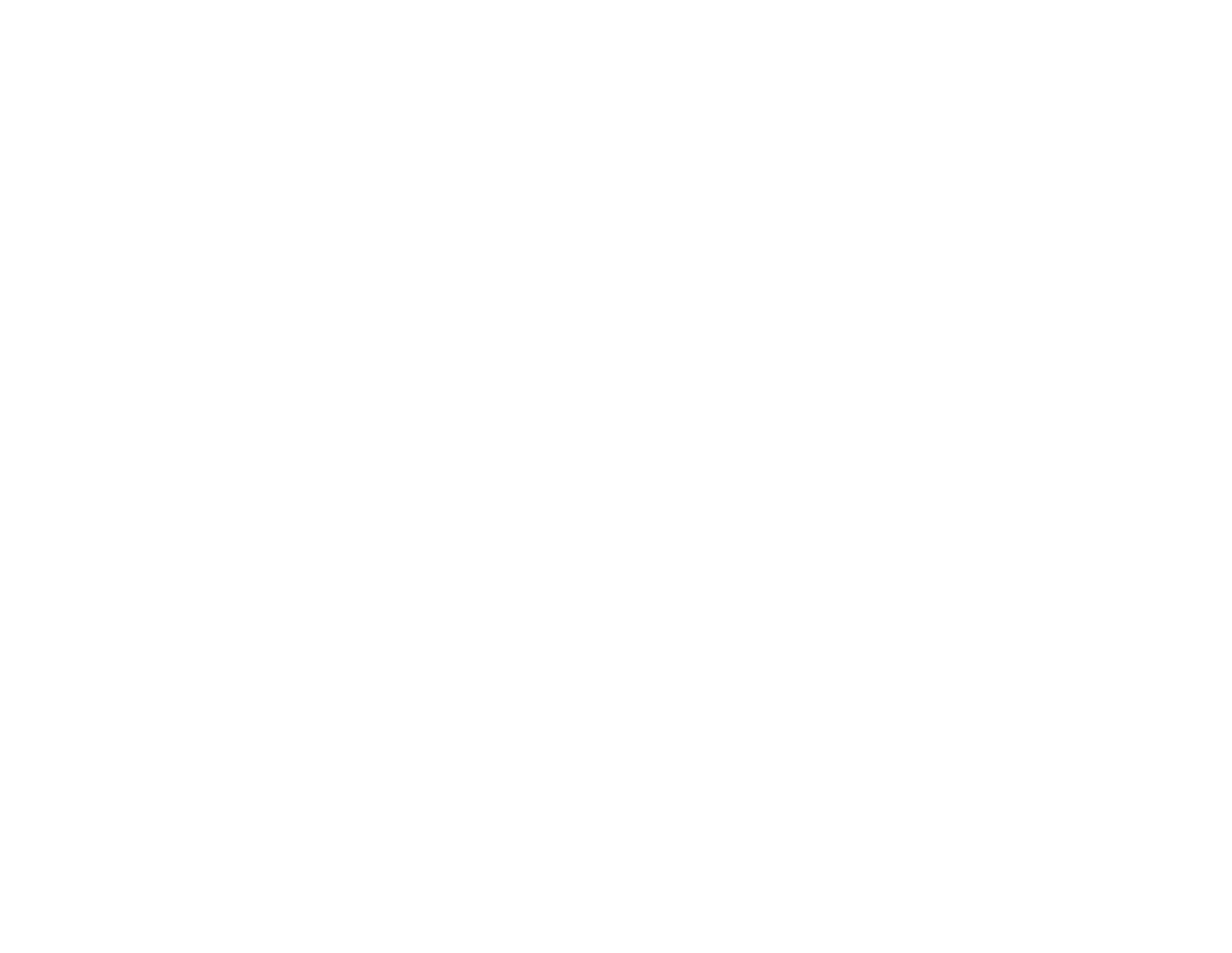### Section I: Executive Summary **Page 5** and the section I: Executive Summary Percent of Your Students Ready for College-Level Coursework Five Year Trends—Percent of Students Who Met College Readiness Benchmarks Five Year Trends—Average ACT Scores Five Year Trends—Average ACT Scores by Level of Preparation Five Year Trends—Percent and Average Composite Score by Race/Ethnicity Percent of Students in College Readiness Standards Score Ranges Average ACT College Reportable Scores by Test Session Duration Percent of Students Who Met College Readiness Benchmark Scores by Test Session Duration Section II: Academic Achievement **Page 11** Page 11 ACT Score Distributions, Cumulative Percentages, Averages, and Quartile Values Average ACT Composite Scores for Race/Ethnicity by Level of Preparation Average ACT Scores by Race/Ethnicity Percent of Students in College Readiness Standards Score Ranges Average ACT Scores by Gender Percent of Students Who Met College Readiness Benchmark Scores by Gender College Readiness Benchmark Percent and Average ACT Scores by Overall High School Curriculum College Readiness Benchmark Percent and Average ACT Scores by Content-Specific Curriculum Section III: College Readiness & Impact of Course Rigor Page 17 Percent of Students Who Met ACT College Readiness Benchmark Scores by Race/Ethnicity Average ACT Scores and Average ACT Score Changes by Common Course Patterns College Readiness Percents by Common Course Patterns Section IV: Career and Educational Aspirations **Page 25** Page 25 Distribution of Planned Educational Majors for All Students by College Plans Average ACT Composite Scores for Racial/Ethnic Groups by Post-Secondary Educational Aspirations Students' Score Report Preferences at Time of Testing Section V: Optional Writing Test Results **Page 29** Page 29 Average ACT English and Writing Scores by Race/Ethnicity and Gender for students who took ACT Writing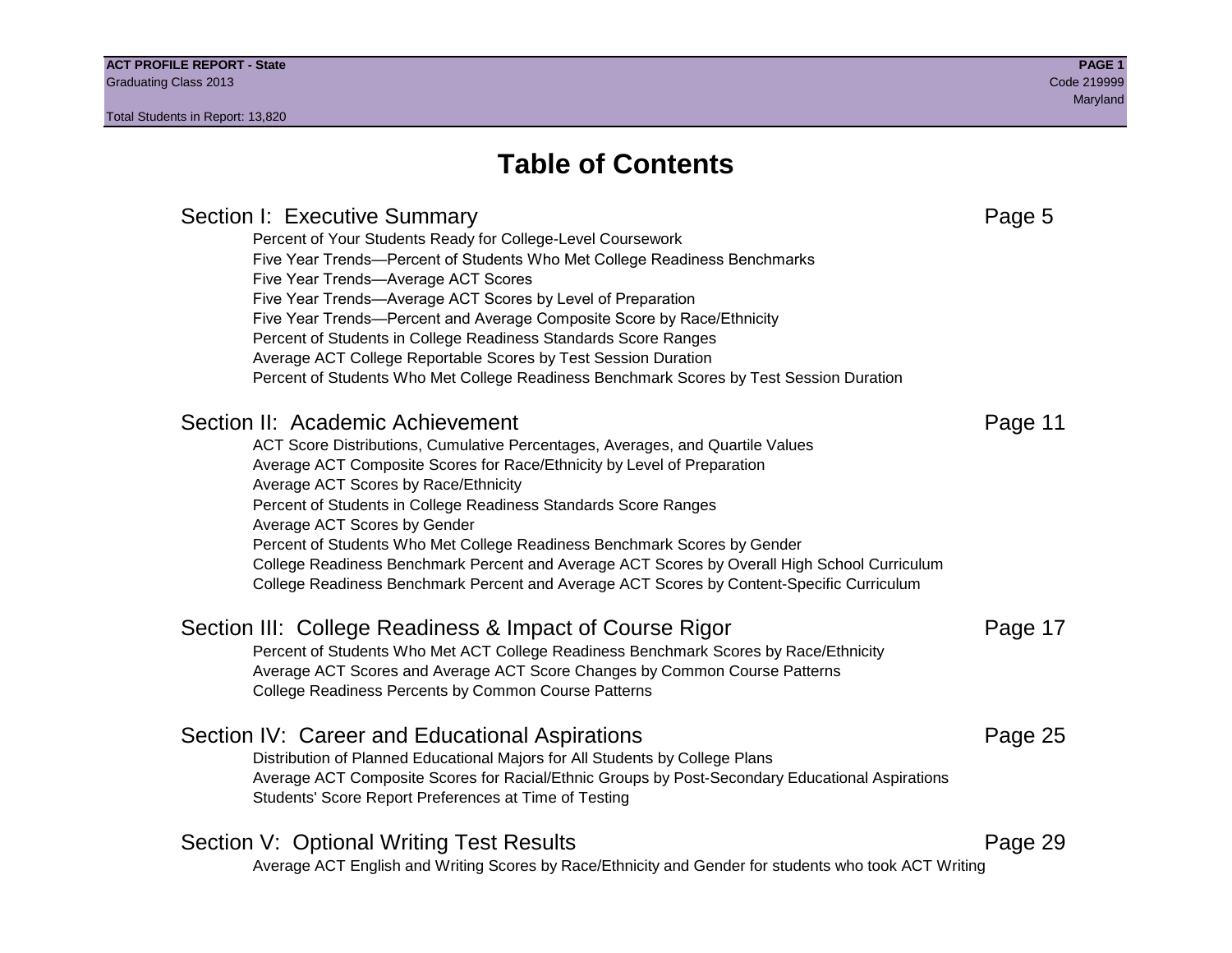This report provides information about the performance of your 2013 graduating seniors who took the ACT as sophomores, juniors, or seniors; and self-reported at the time of testing that they were scheduled to graduate in 2013. Beginning with the Graduating Class of 2013, all students whose scores are college reportable, both standard and extended time tests, are now included in the report.

This report focuses on:

**Performance** - student test performance in the context of college readiness

**Access** - number of your graduates exposed to college entrance testing and the percent of race/ethnicity participation

**Course Selection** - percent of students pursuing a core curriculum

**Course Rigor** - impact of rigorous coursework on achievement

**College Readiness** - percent of students meeting ACT College Readiness Benchmark Scores in each content area

**Awareness** - extent to which student aspirations match performance

**Articulation** - colleges and universities to which your students send test results

Each year, test data for a school, district, and the state represents a different cohort of students. ACT encourages educators to focus on trends (3, 5, 10 years), not year-to-year changes. Such changes can represent normal – even expected – fluctuations. On the other hand, trend lines offer more insight into what is happening in a school, district, or the state.

Furthermore, ACT encourages educators to measure student performance in the context of college readiness measures. The focus should be on the number and percentage of students who met or exceeded ACT's College Readiness Benchmark Scores, a measure that is much more meaningful and understandable than an average composite score for a group of students.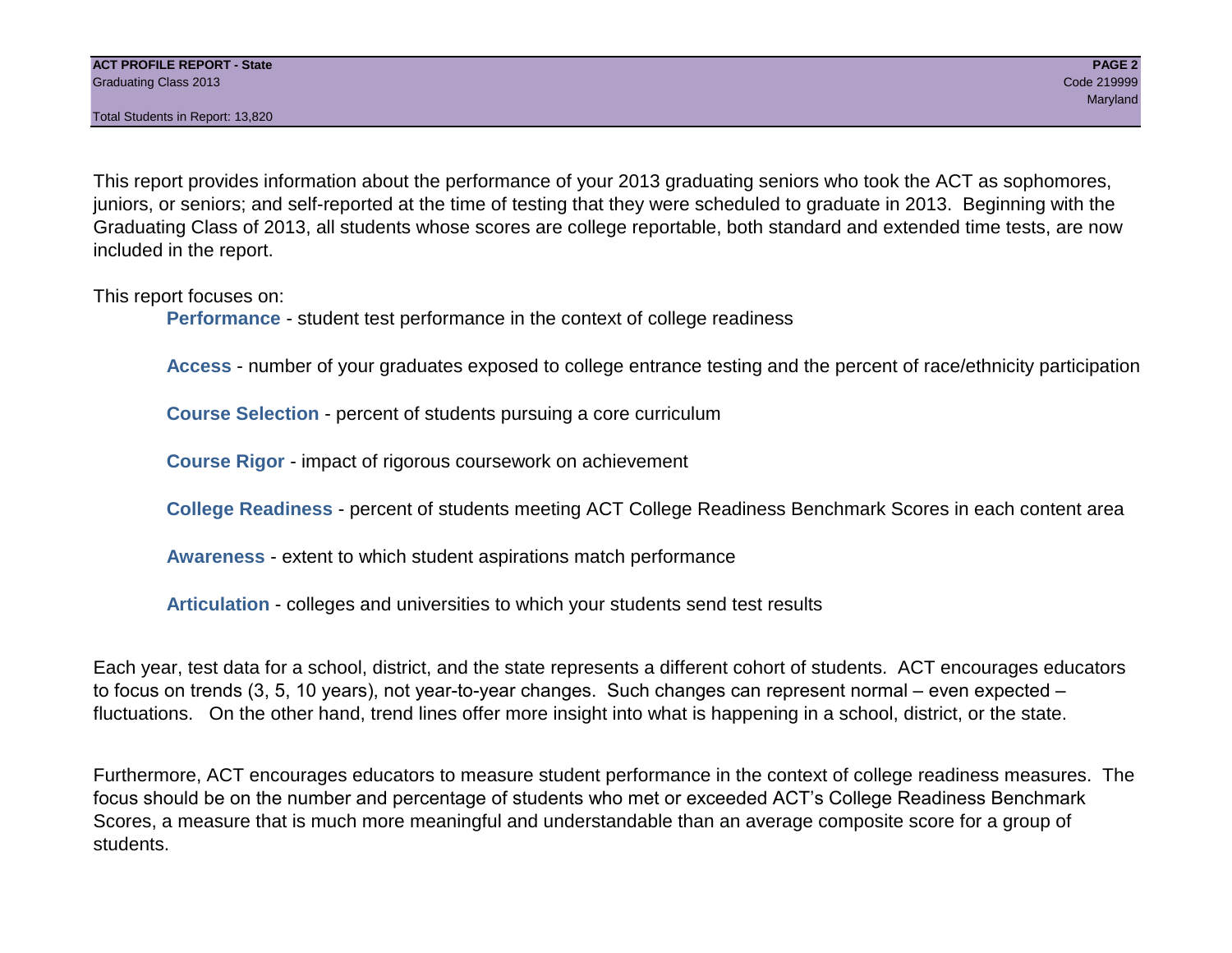### **The ACT is a curriculum-based measure of college readiness. ACT components include:**

Tests of academic achievement in English, math, reading, science, and writing (optional) High school grade and course information Student Profile Section Career Interest Inventory

### **The ACT:**

Every few years, ACT conducts the **ACT National Curriculum Survey** to ensure its curriculum-based assessment tools accurately measure the skills high school teachers teach and instructors of entry-level college courses expect. The ACT is the only college readiness test designed to reflect the results of such a survey.

ACT's **College Readiness Standards** are sets of statements intended to help students, parents and educators understand the meaning of test scores. The standards relate test scores to the types of skills needed for success in high school and beyond. They serve as a direct link between what students have learned and what they are ready to do next. The ACT is the only college readiness test for which scores can be tied directly to standards. *Connecting College Readiness Standards to the Classroom* interpretive guides can be found at www.act.org/standard/infoserv.html.

Only the ACT reports **College Readiness Benchmark Scores** – A benchmark score is the minimum score needed on an ACT subject-area test to indicate a 50% chance of obtaining a B or higher or about a 75% chance of obtaining a C or higher in the corresponding credit-bearing college courses, which include English Composition, Algebra, Social Science and Biology. These scores were empirically derived based on the actual performance of students in college. The College Readiness Benchmark Scores, updated for 2013, are:

| College Course/Course Area | <b>ACT Test</b> | <b>Benchmark Score</b> |
|----------------------------|-----------------|------------------------|
| <b>English Composition</b> | English         | 18                     |
| Algebra                    | Mathematics     | 22                     |
| <b>Social Sciences</b>     | Reading         | 22                     |
| Biology                    | Science         | 23                     |

For more information, go to www.act.org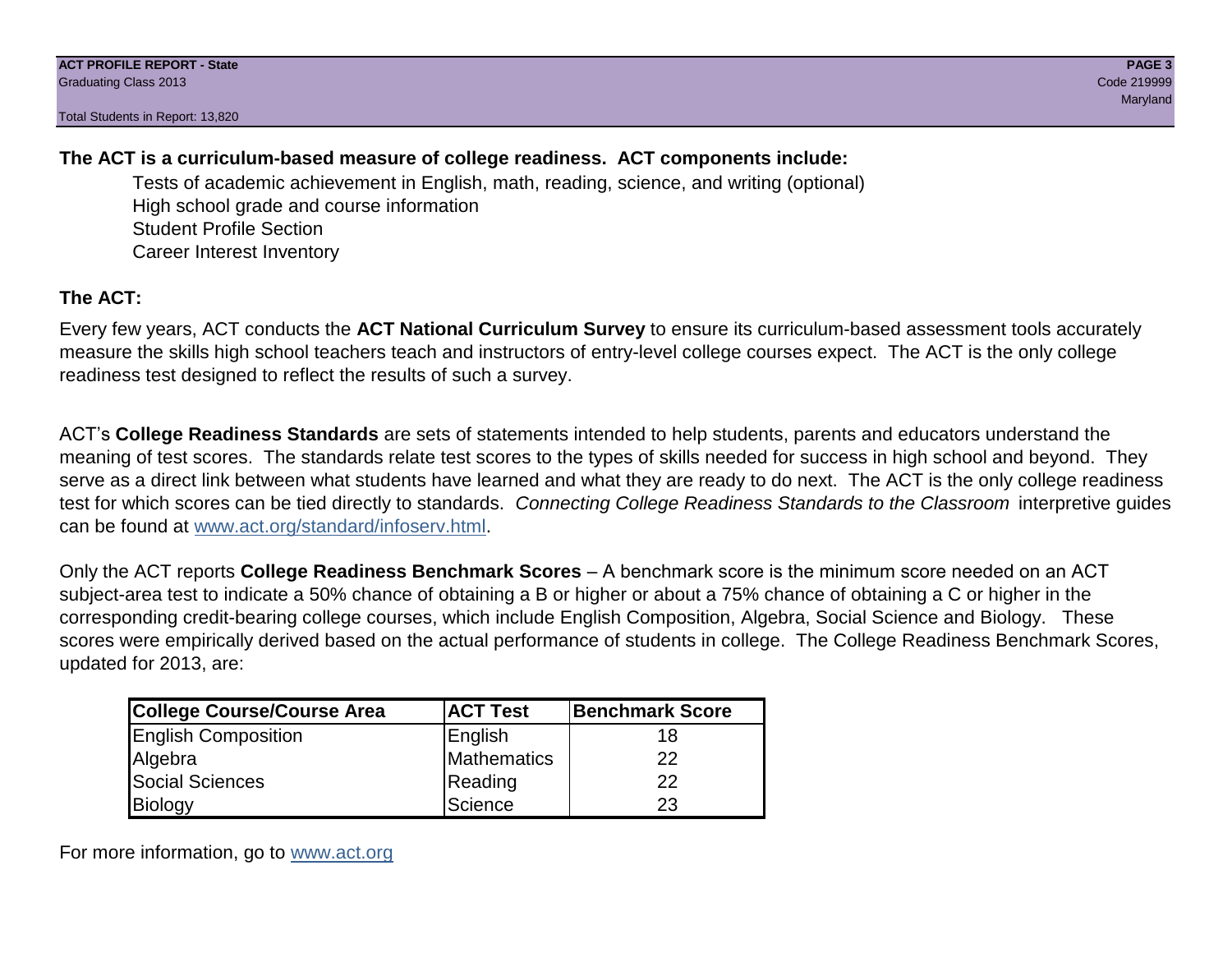#### **How to Improve Scores and Increase College Readiness**

36% of your students met all four ACT College Readiness Benchmark Scores (Table 1.1). To improve students' scores and increase the percentage of students identified as college ready, ACT suggests:

PROVIDING ACCESS FOR ALL STUDENTS TO TAKE THE ACT: 13,820 of your students are included in this report (the 'cohort'). Increasing access insures that more students have the opportunity to consider college and allows the reader to use this report to evaluate how well courses and instructional programs are preparing students for college and work.

MAKING CORE CURRICULUM A PRIORITY: Emphasize the need for all students to develop college and work ready skills, regardless of postsecondary aspirations. 81% of the students in the cohort reported taking courses that would be considered 'Core or More' (Table 1.4).

MAKING SURE STUDENTS ARE TAKING THE RIGHT KINDS OF COURSES: Table 3.2 reports 1% of the cohort took less than three years of math courses. Of these students, 12% were college ready. 8% of the cohort reported taking a course sequence of Algebra I, Algebra II, and Geometry. 9% of these students were college ready. In comparison, 59% of the students who took 3 or more years of math beyond Algebra I, Algebra II, and Geometry were college ready. Getting more students ready for Algebra prior to 9th grade will increase the chances that students will be prepared for and take advanced-level math courses.

Similarly, Table 3.2 reports 8% of the cohort took less than three years of natural science courses. 25% of these students were college ready. In comparison, 47% of students who took at least three years of science coursework were college ready.

EVALUATING RIGOR OF COURSES: Table 2.6 reports the percentage of students falling in each of the ACT College Readiness Standards score ranges. For example, approximately 39% of the cohort fall into the lowest three Mathematics score ranges. To increase these students' achievement, identify the standards they should focus on next by accessing ACT's College Readiness Standards at www.act.org/standard.

PLAN GUIDANCE ACTIVITIES BASED ON STUDENTS' CAREER AND COLLEGE ASPIRATIONS: Data in Tables 4.1 and 4.2 enable the reader to determine if aspirations are consistent with academic performance and whether among students with similar aspirations, academic performance is consistent across racial/ethnic groups.

For more information on interpreting data in this report, or to learn how ACT can help your students improve their readiness for college and the workplace, contact ACT Customer Service at 319-337-1309 or customerservices@act.org.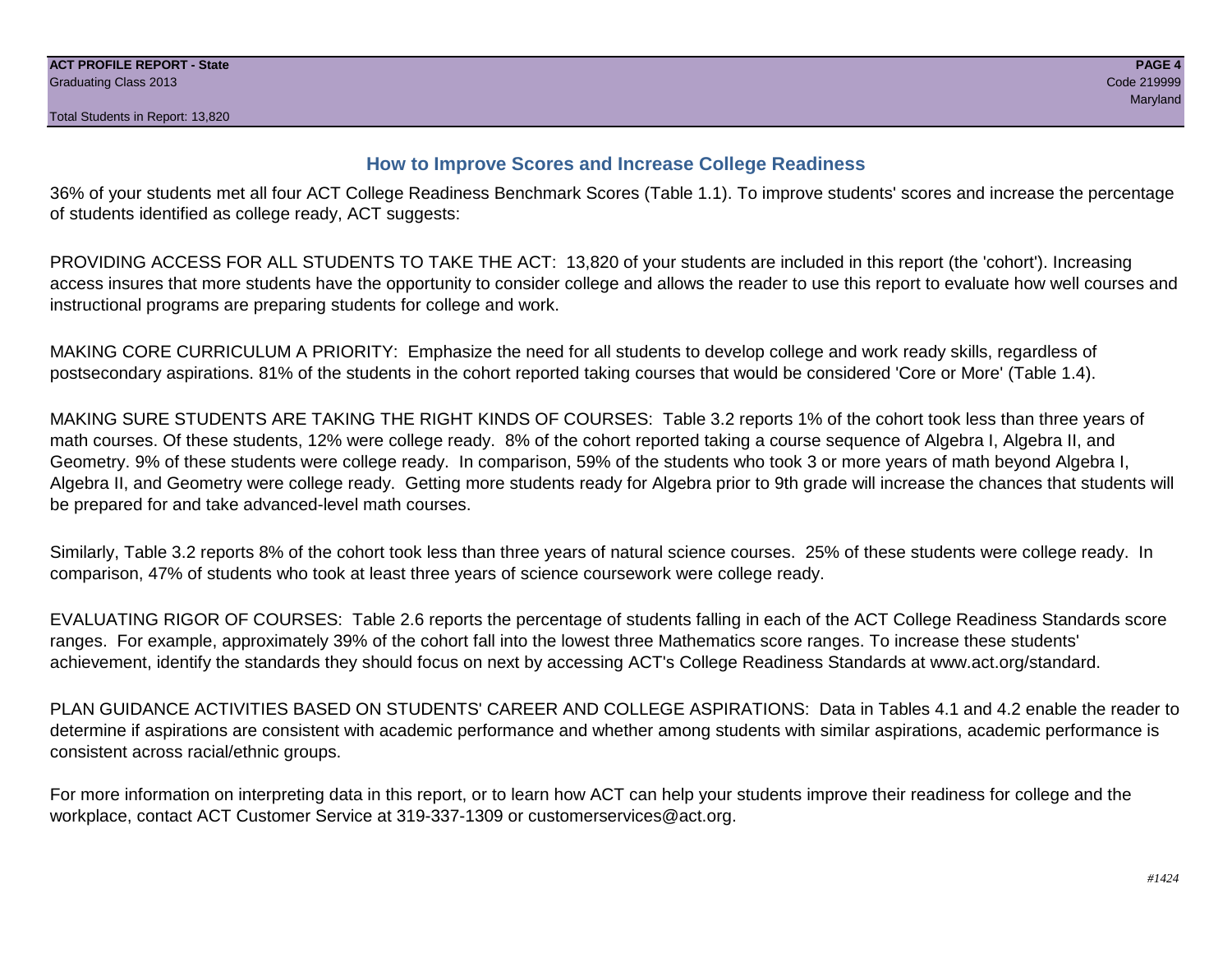**ACT PROFILE REPORT - State: SECTION I, EXECUTIVE SUMMARY PAGE 5** Graduating Class 2013 Code 219999

Total Students in Report: 13,820

maryland and the control of the control of the control of the control of the control of the control of the control of the control of the control of the control of the control of the control of the control of the control of

# Section I Executive Summary

Beginning with the Graduating Class of 2013, all students whose scores are college reportable, both standard and extended time tests, are now included. Also beginning with the 2013 Graduating Class data, College Readiness Benchmarks for Reading and Science were updated to reflect the most recent college coursework research.

> To find the results of only standard time or extended time test takers, refer to Tables 1.7 and 1.8 on page 10.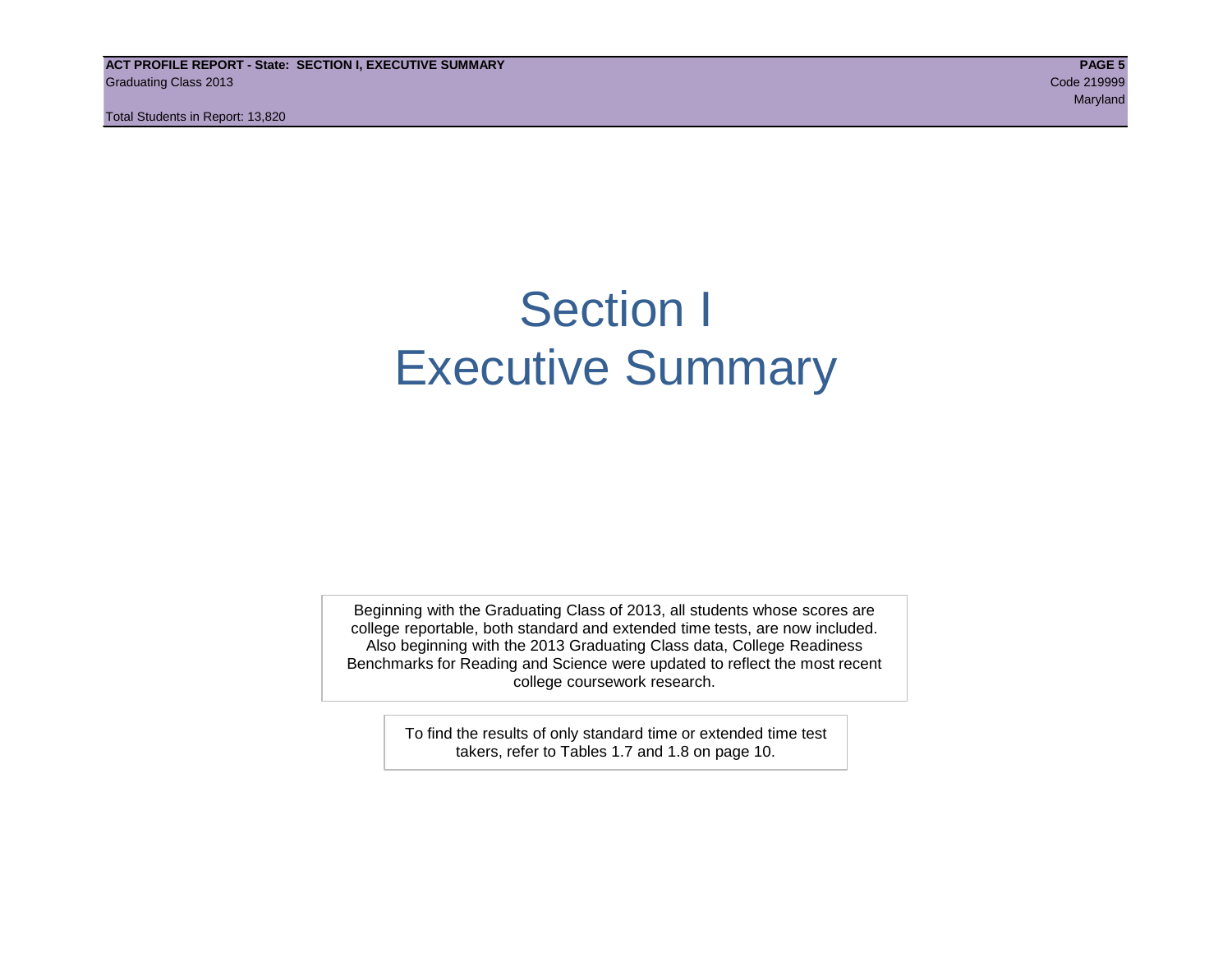#### **ACT PROFILE REPORT - State: SECTION I, EXECUTIVE SUMMARY PAGE 6** Graduating Class 2013 Code 219999

Total Students in Report: 13,820





**A benchmark score is the minimum score needed on an ACT subject-area test to indicate a 50% chance of obtaining a B or higher or about a 75% chance of obtaining a C or higher in the corresponding credit-bearing college course.**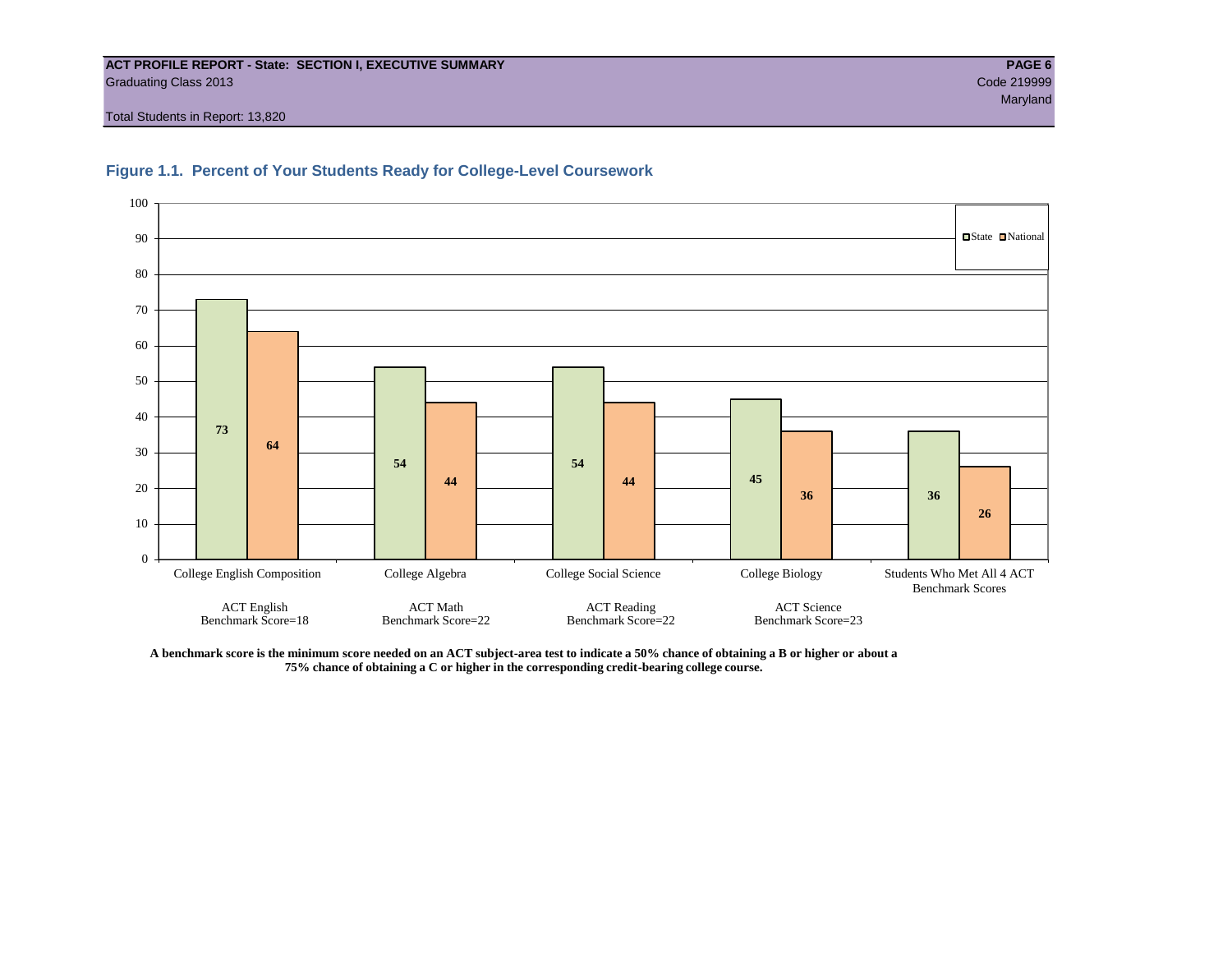#### **ACT PROFILE REPORT - State: SECTION I, EXECUTIVE SUMMARY PAGE 7** Graduating Class 2013 Code 219999

maryland and the control of the control of the control of the control of the control of the control of the control of the control of the control of the control of the control of the control of the control of the control of

Total Students in Report: 13,820

|      |              | <b>Number of Students</b> |                | <b>Percent Who Met Benchmarks</b> |                    |          |              |          |                |          |                     |          |  |  |
|------|--------------|---------------------------|----------------|-----------------------------------|--------------------|----------|--------------|----------|----------------|----------|---------------------|----------|--|--|
|      |              | Tested                    | <b>English</b> |                                   | <b>Mathematics</b> |          | Reading      |          | <b>Science</b> |          | <b>Met All Four</b> |          |  |  |
| Year | <b>State</b> | <b>National</b>           | <b>State</b>   | National                          |                    | National | <b>State</b> | National | <b>State</b>   | National | <b>State</b>        | National |  |  |
| 2009 | 11,317       | 1,480,469                 | 73             | 67                                | 51                 | 42       | 59           | 53       | 34             | 28       | 30                  | 23       |  |  |
| 2010 | 11,924       | .568,835                  | 73             | 66                                | 53                 | 43       | 59           | 52       | 37             | 29       | 32                  | 24       |  |  |
| 2011 | 12,687       | 1,623,112                 | 72             | 66                                | 53                 | 45       | 58           | 52       | 36             | 30       | 31                  | 25       |  |  |
| 2012 | 13,334       | 1,666,017                 | 72             | 67                                | 53                 | 46       | 58           | 52       | 37             | 31       | 33                  | 25       |  |  |
| 2013 | 13,820       | 1,799,243                 | 73             | 64                                | 54                 | 44       | 54           | 44       | 45             | 36       | 36                  | 26       |  |  |

#### **Table 1.1. Five Year Trends—Percent of Students Who Met College Readiness Benchmarks**

#### **Table 1.2. Five Year Trends—Average ACT Scores**

|      |              | <b>Number of Students</b> |              |                 |                    | <b>Average ACT Scores</b> |                |                 |                |          |                  |          |  |  |  |
|------|--------------|---------------------------|--------------|-----------------|--------------------|---------------------------|----------------|-----------------|----------------|----------|------------------|----------|--|--|--|
|      |              | Tested                    |              | <b>English</b>  | <b>Mathematics</b> |                           | <b>Reading</b> |                 | <b>Science</b> |          | <b>Composite</b> |          |  |  |  |
| Year | <b>State</b> | National                  | <b>State</b> | <b>National</b> |                    | <b>National</b>           | <b>State</b>   | <b>National</b> | <b>State</b>   | National | <b>State</b>     | National |  |  |  |
| 2009 | .317<br>11   | .480.469                  | 21.9         | 20.6            | 22.1               | 21.0                      | 22.5           | 21.4            | 21.5           | 20.9     | 22.7             | 21.1     |  |  |  |
| 2010 | .924         | .568.835                  | 22.0         | 20.5            | 22.3               | 21.0                      | 22.4           | 21.3            | 21.8           | 20.9     | 22.3             | 21.0     |  |  |  |
| 2011 | 12,687       | ,623,112                  | 21.8         | 20.6            | 22.2               | 21.1                      | 22.2           | 21.3            | 21.6           | 20.9     | 22.1             | 21.1     |  |  |  |
| 2012 | 13,334       | .666,017                  | 21.6         | 20.5            | 22.2               | 21.1                      | 22.3           | 21.3            | 21.7           | 20.9     | 22.1             | 21.1     |  |  |  |
| 2013 | 13,820       | 1,799,243                 | 21.8         | 20.2            | 22.3               | 20.9                      | 22.7           | 21.1            | 21.9           | 20.7     | 22.3             | 20.9     |  |  |  |

#### **Table 1.3. Five Year Trends—Average ACT Scores Nationwide**

|      | <b>Number of Students</b> |                | <b>Average ACT Scores</b> |         |                |                  |  |  |  |  |  |  |
|------|---------------------------|----------------|---------------------------|---------|----------------|------------------|--|--|--|--|--|--|
| Year | Tested                    | <b>English</b> | <b>Mathematics</b>        | Reading | <b>Science</b> | <b>Composite</b> |  |  |  |  |  |  |
| 2009 | ,480,469                  | 20.6           | 21.0                      | 21.4    | 20.9           | 21.1             |  |  |  |  |  |  |
| 2010 | ,568,835                  | 20.5           | 21.0                      | 21.3    | 20.9           | 21.0             |  |  |  |  |  |  |
| 2011 | ,623,112                  | 20.6           | 21.1                      | 21.3    | 20.9           | 21.1             |  |  |  |  |  |  |
| 2012 | ,666,017                  | 20.5           | 21.1                      | 21.3    | 20.9           | 21.1             |  |  |  |  |  |  |
| 2013 | ,799,243                  | 20.2           | 20.9                      | 21.1    | 20.7           | 20.9             |  |  |  |  |  |  |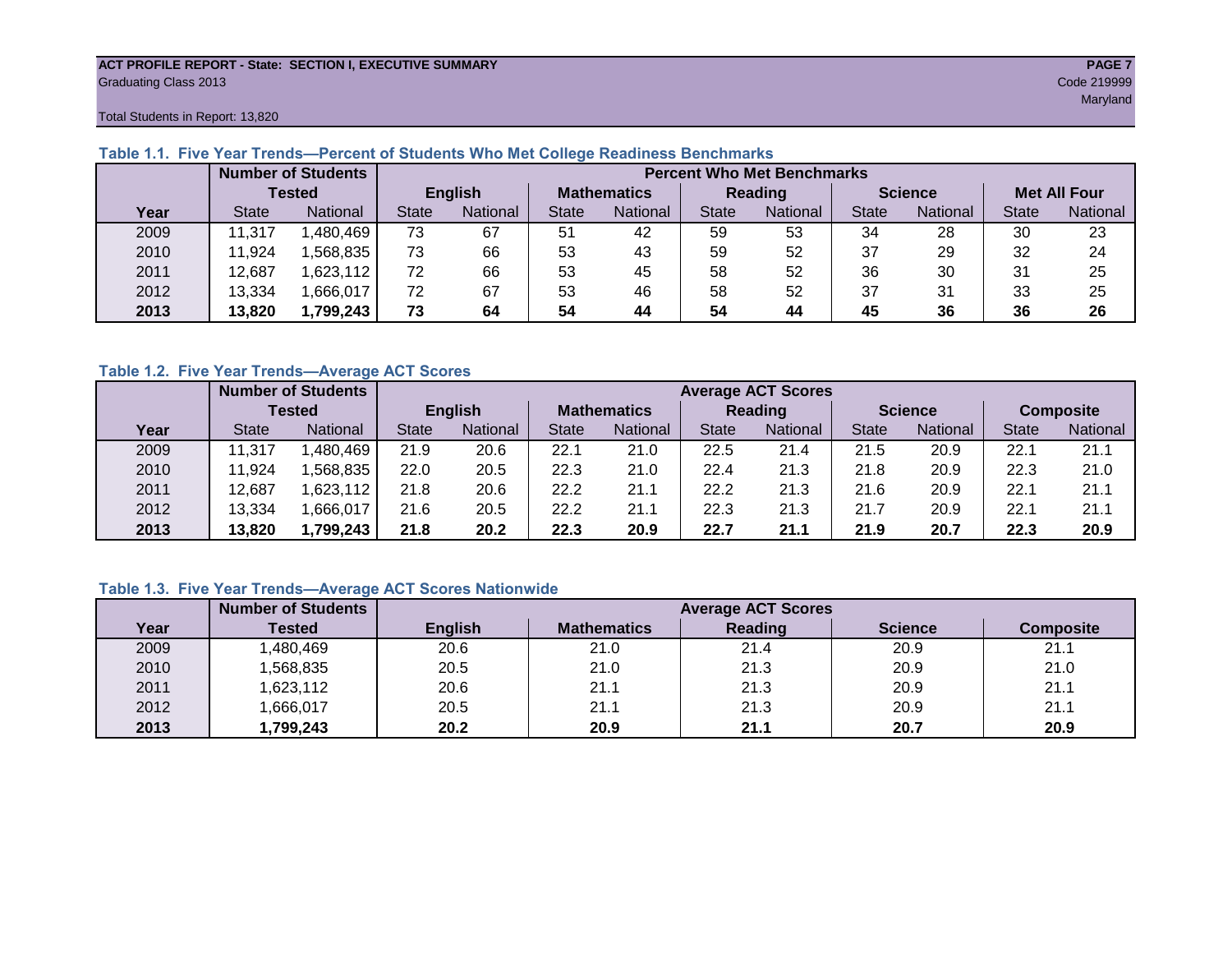#### **ACT PROFILE REPORT - State: SECTION I, EXECUTIVE SUMMARY PAGE 8** Graduating Class 2013 Code 219999

#### Total Students in Report: 13,820

|      |         | <b>Number of Students</b><br>Tested |      | Percent <sup>2</sup> | English |           | <b>Mathematics</b> |           | <b>Reading</b> |           | <b>Science</b> |           | <b>Composite</b> |           |
|------|---------|-------------------------------------|------|----------------------|---------|-----------|--------------------|-----------|----------------|-----------|----------------|-----------|------------------|-----------|
|      |         |                                     | Core | Less                 |         |           |                    |           |                |           |                |           |                  |           |
|      | Core or | Less than                           | or   | than                 | Core or | Less than | Core or            | Less than | Core or        | Less than | Core or        | Less than | Core or          | Less than |
| Year | More    | Core                                | More | Core                 | More    | Core      | More               | Core      | More           | Core      | More           | Core      | More             | Core      |
| 2009 | 9.193   | .898                                | 81   | 17                   | 22.3    | 20.8      | 22.4               | 21.0      | 22.8           | 21.5      | 21.8           | 20.5      | 22.5             | 21.1      |
| 2010 | 9,678   | 2.084                               | 81   | 17                   | 22.4    | 20.3      | 22.7               | 20.8      | 22.8           | 21.0      | 22.2           | 20.4      | 22.7             | 20.7      |
| 2011 | 10,317  | 2.148                               | 81   | 17                   | 22.2    | 20.0      | 22.6               | 20.6      | 22.6           | 20.7      | 22.0           | 20.2      | 22.5             | 20.5      |
| 2012 | 10,906  | 2,231                               | 82   | 17                   | 22.1    | 19.6      | 22.6               | 20.4      | 22.7           | 20.7      | 22.1           | 20.1      | 22.5             | 20.3      |
| 2013 | 11.186  | 2.179                               | 81   | 16                   | 22.2    | 20.3      | 22.6               | 20.8      | 23.0           | 21.2      | 22.2           | 20.6      | 22.6             | 20.8      |

#### **Table 1.4. Five Year Trends—Average ACT Scores by Level of Preparation**

<sup>1</sup>"Core or More" results correspond to students taking four or more years of English AND three or more years each of math, social studies, and natural science.

 $2$ Percent of all students tested. Numbers will not add up to 100% due to student non-response.

#### **Table 1.5. Five Year Trends—Percent and Average Composite Score by Race/Ethnicity**

|                                        | 2009   |      |      | 2010   |     | 2011 |        |               | 2012 |        |     | 2013 |        |     |      |
|----------------------------------------|--------|------|------|--------|-----|------|--------|---------------|------|--------|-----|------|--------|-----|------|
|                                        |        | $\%$ | Avg  | N      | %   | Ava  | N      | $\frac{9}{6}$ | Avg  | Ν      | %   | Ava  | N      | %   | Avg  |
| <b>All Students</b>                    | 11.317 | 100  | 22.1 | 11.924 | 100 | 22.3 | 12.687 | 100           | 22.1 | 13.334 | 100 | 22.1 | 13.820 | 100 | 22.3 |
| Black/African American                 | 3.003  | 27   | 17.8 | 3.192  | 27  | 17.8 | 3,520  | 28            | 17.8 | 3.791  | 28  | 17.9 | 3.469  | 25  | 18.1 |
| American Indian/Alaska Native          | 26     |      | 20.8 | 37     | 0   | 20.9 | 34     | 0             | 21.6 | 35     |     | 19.7 | 37     | 0   | 20.1 |
| White                                  | 6,038  | 53   | 23.9 | 6,320  | 53  | 24.2 | 6.437  | 51            | 24.2 | 6,511  | 49  | 24.3 | 6,906  | 50  | 24.3 |
| Hispanic/Latino                        | 499    |      | 20.8 | 639    | 5   | 20.7 | 859    |               | 20.5 | 959    |     | 21.0 | 997    |     | 20.8 |
| Asian                                  | 651    |      | 25.0 | 721    | 6   | 25.2 | 727    | 6             | 25.7 | 788    | 6   | 25.  | 798    | 6   | 24.6 |
| Native Hawaiian/Other Pacific Islander |        |      |      |        | 0   |      | 14     | 0             | 20.2 | 19     |     | 21.7 | 27     | 0   | 21.6 |
| Two or more races                      | 302    |      | 22.3 | 381    | 3   | 22.6 | 440    | 3             | 22.0 | 546    | 4   | 22.2 | 557    |     | 22.1 |
| Prefer not to respond/No response      | 798    |      | 23.8 | 634    | b   | 23.2 | 656    |               | 23.2 | 685    | 5   | 22.8 | 1,029  |     | 23.5 |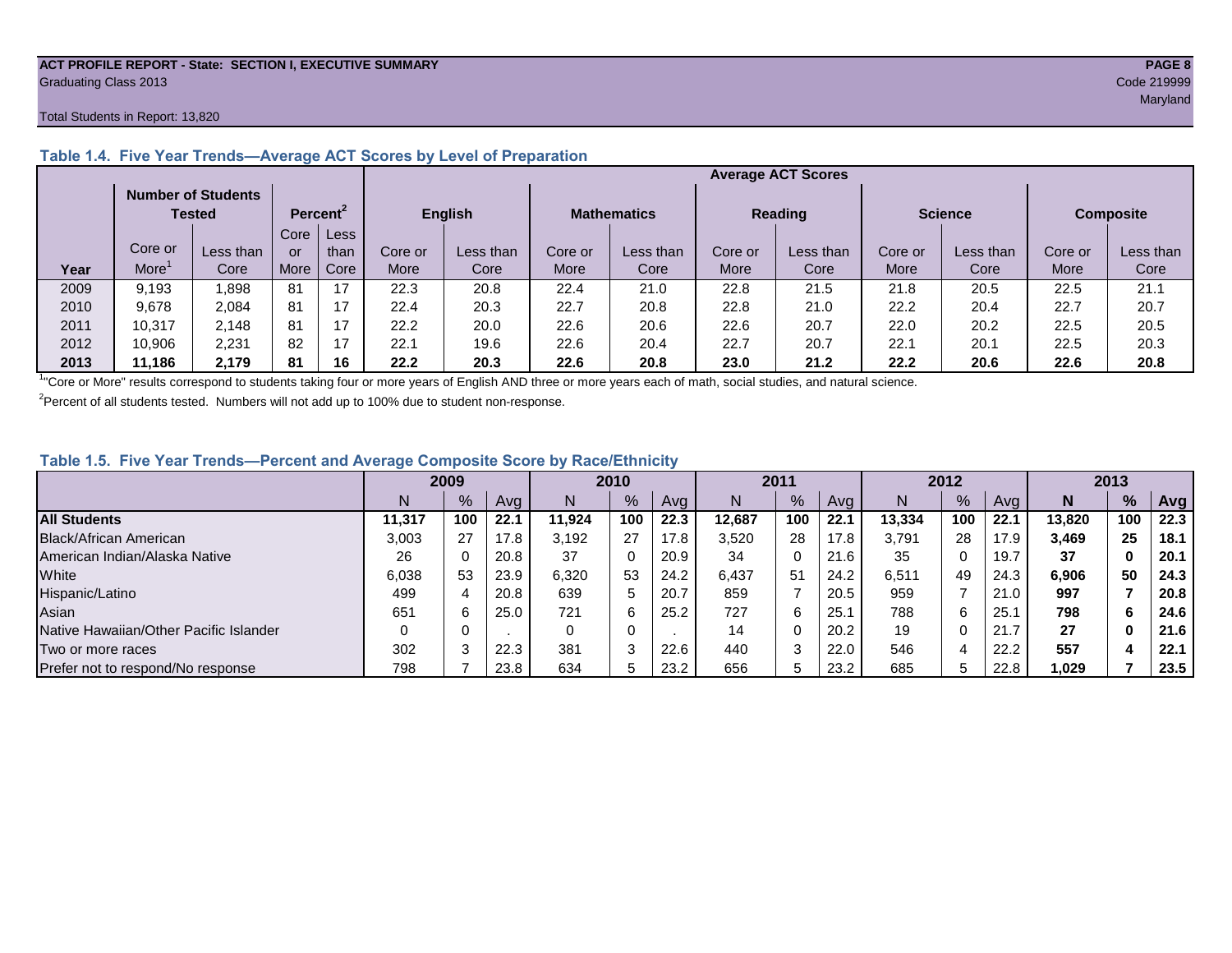# **ACT PROFILE REPORT - State: SECTION I, EXECUTIVE SUMMARY PAGE 9** Graduating Class 2013 Code 219999

maryland and the state of the state of the state of the state of the state of the state of the Maryland and th

Total Students in Report: 13,820

#### **Table 1.6. Percent of Students in College Readiness Standards Score Ranges**

| <b>CRS</b>    | <b>English</b>        | <b>Mathematics</b>  | <b>Reading</b>                         | <b>Science</b>      |
|---------------|-----------------------|---------------------|----------------------------------------|---------------------|
| Range         | (Benchmark = $18$ )   | (Benchmark = $22$ ) | $(Benchmark = 22)$                     | $(Benchmark = 23)$  |
|               | 100%                  | 100%                | 100%                                   | 100%                |
| $1 - 12$      | 50%<br>13%<br>8%      | 50%<br>1%<br>1%     | 50%<br>$8\%$<br>$5\%$                  | 50%<br>7%<br>4%     |
|               | $0\%$                 | $0\%$               | $0\%$                                  | 0%                  |
| $13 - 15$     | 100%                  | 100%                | 100%                                   | 100%                |
|               | 50%<br>13%<br>11%     | 50%<br>14%<br>10%   | 50%<br>13%<br>10%                      | 50%<br>10%<br>8%    |
|               | $0\%$                 | $0\%$               | $0\%$                                  | 0%                  |
|               | 100%                  | 100%                | 100%                                   | 100%                |
| $16 - 19$     | 50%<br>18%<br>16%     | 33%<br>28%<br>50%   | 50%<br>21%<br>19%                      | 50%<br>23%<br>20%   |
|               | $0\%$                 | 0%                  | $0\%$                                  | 0%                  |
|               | 100%                  | 100%                | 100%                                   | 100%                |
| $20 - 23$     | 26%<br>50%<br>25%     | 50%<br>19%<br>17%   | 50%<br>24%<br>23%                      | 29%<br>30%<br>50%   |
|               | $0\%$                 | $0\%$               | $0\%$                                  | 0%                  |
|               | 100%                  | 100%                | 100%                                   | 100%                |
| $24 - 27$     | 50%<br>19%<br>16%     | 50%<br>25%<br>21%   | 50%<br>17%<br>15%                      | 50%<br>24%<br>20%   |
|               | $0\%$                 | $0\%$               | $0\%$                                  | 0%                  |
|               | 100%                  | 100%                | 100%                                   | 100%                |
| 28-32         | 50%<br>13%<br>10%     | 50%<br>14%<br>$9\%$ | 50%<br>18%<br>13%                      | 50%<br>11%<br>$8\%$ |
|               | $0\%$                 | $0\%$               | $0\%$                                  | 0%                  |
|               | 100%                  | 100%                | 100%                                   | 100%                |
| 33-36         | 50%<br>$7\%$<br>$5\%$ | 50%<br>5%           | 50%<br>$8\%$<br>$5\%$                  | 50%                 |
|               | $0\%$                 | $3%$<br>$0\%$       | $0\%$                                  | 3%<br>$2\%$<br>0%   |
|               | 100%<br>73%           | 100%                | 100%                                   | 100%                |
| % At or Above | 64%                   | 54%<br>44%          | 54%<br>44%                             | 45%<br>36%          |
| Benchmark     | 50%                   | 50%                 | 50%                                    | 50%                 |
|               | $0\%$                 | $0\%$               | $0\%$                                  | $0\%$               |
|               |                       | $=$ State           | = National<br><b>Contract Contract</b> |                     |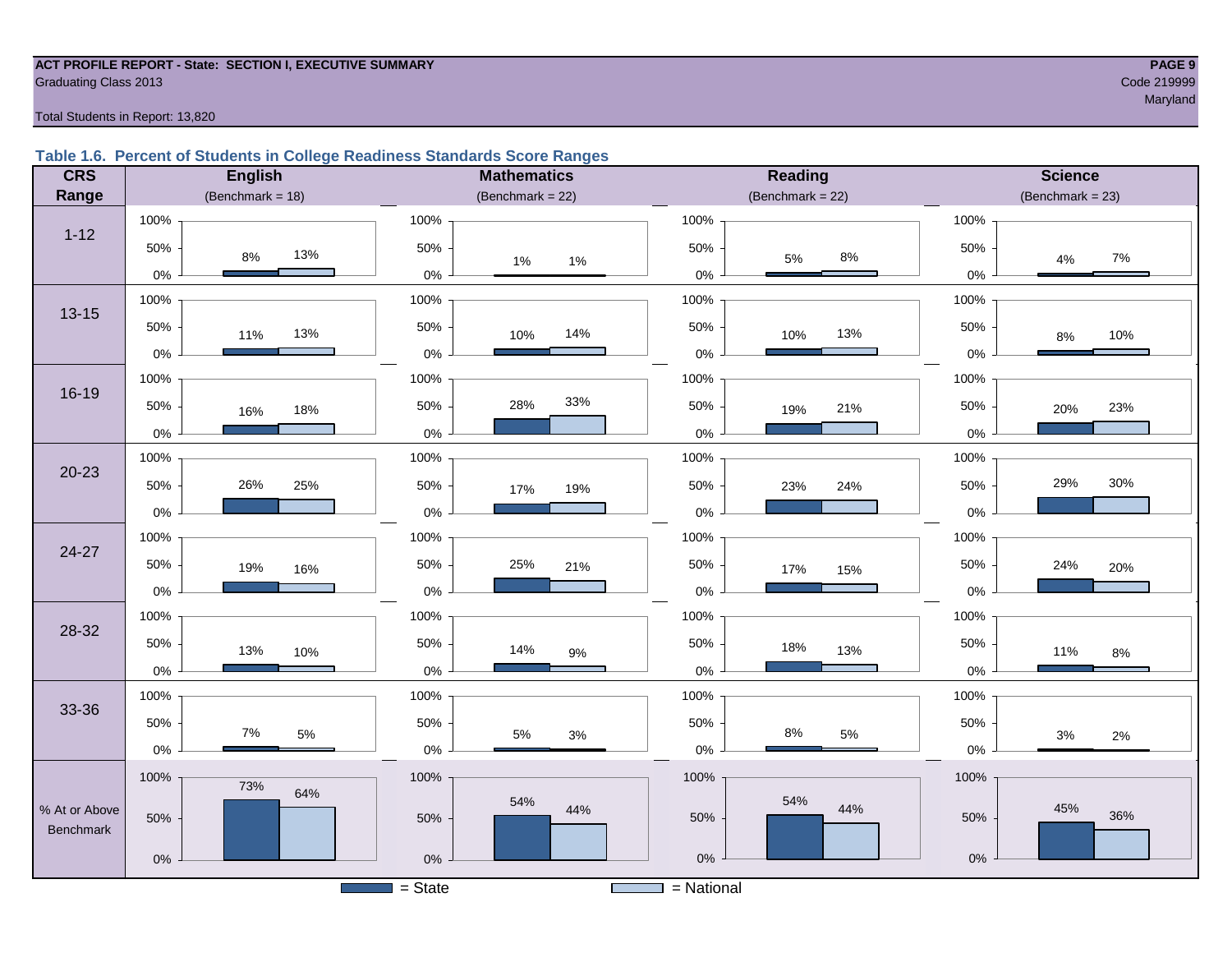#### **ACT PROFILE REPORT- State: SECTION II, ACADEMIC ACHIEVEMENT PAGE 10** Graduating Class 2013 Code 219999

Total Students in Report: 13,820

| <b>Student Group</b> | <b>Test Session</b>  |          |         | <b>Average ACT Scores</b> |             |         |         |           |  |  |  |  |  |
|----------------------|----------------------|----------|---------|---------------------------|-------------|---------|---------|-----------|--|--|--|--|--|
|                      | <b>Duration</b>      | N        | Percent | English                   | Mathematics | Reading | Science | Composite |  |  |  |  |  |
|                      | <b>Standard Time</b> | 13,122   | 95      | 21.8                      | 22.3        | 22.6    | 21.9    | 22.3      |  |  |  |  |  |
| <b>State</b>         | <b>Extended Time</b> | 698      | 5       | 21.9                      | 21.8        | 24.2    | 22.6    | 22.7      |  |  |  |  |  |
|                      | Total                | 13,820   | 100     | 21.8                      | 22.3        | 22.7    | 21.9    | 22.3      |  |  |  |  |  |
|                      | <b>Standard Time</b> | ,727,041 | 96      | 20.4                      | 21.0        | 21.3    | 20.9    | 21.0      |  |  |  |  |  |
| <b>National</b>      | <b>Extended Time</b> | 72,202   | 4       | 15.9                      | 17.7        | 18.1    | 17.9    | 17.5      |  |  |  |  |  |
|                      | Total                | ,799,243 | 100     | 20.2                      | 20.9        | 21.1    | 20.7    | 20.9      |  |  |  |  |  |

#### **Table 1.7. Average ACT College Reportable Scores by Test Session Duration**

#### **Table 1.8. Percent of Students Who Met College Readiness Benchmark Scores by Test Session Duration**

| <b>Student Group</b> | <b>Test Session</b>  |         |             | <b>Percent of Students</b> |         | Met      |
|----------------------|----------------------|---------|-------------|----------------------------|---------|----------|
|                      | <b>Duration</b>      | English | Mathematics | Reading                    | Science | All Four |
|                      | <b>Standard Time</b> | 73      | 54          | 53                         | 45      | 35       |
| <b>State</b>         | <b>Extended Time</b> | 75      | 49          | 65                         | 52      | 39       |
|                      | Total                | 73      | 54          | 54                         | 45      | 36       |
|                      | <b>Standard Time</b> | 65      | 45          | 45                         | 37      | 27       |
| <b>National</b>      | <b>Extended Time</b> | 35      | 20          | 28                         | 20      | 13       |
|                      | Total                | 64      | 44          | 44                         | 36      | 26       |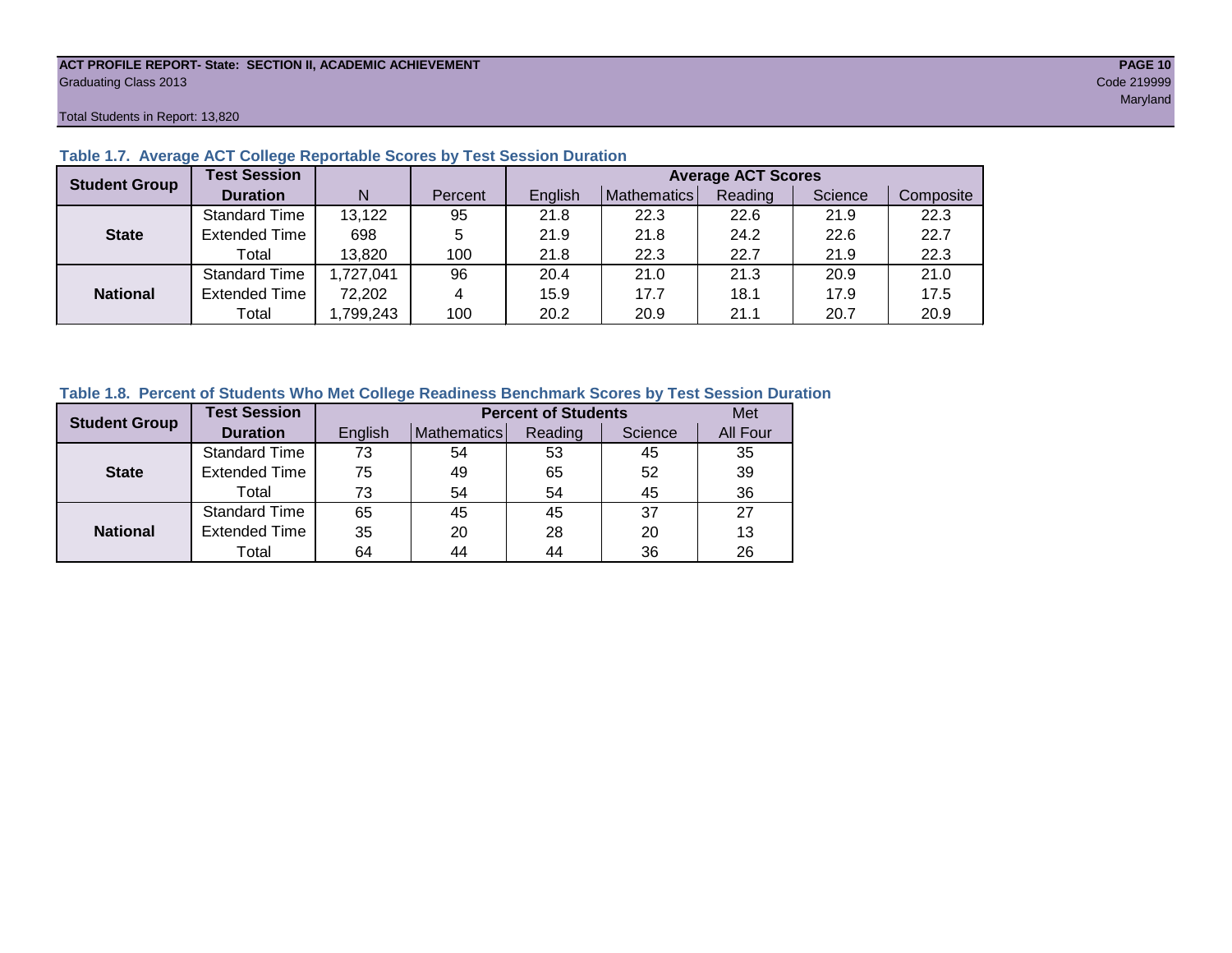# Section II Academic Achievement

Beginning with the Graduating Class of 2013, all students whose scores are college reportable, both standard and extended time tests, are now included. Also beginning with the 2013 Graduating Class data, College Readiness Benchmarks for Reading and Science were updated to reflect the most recent college coursework research.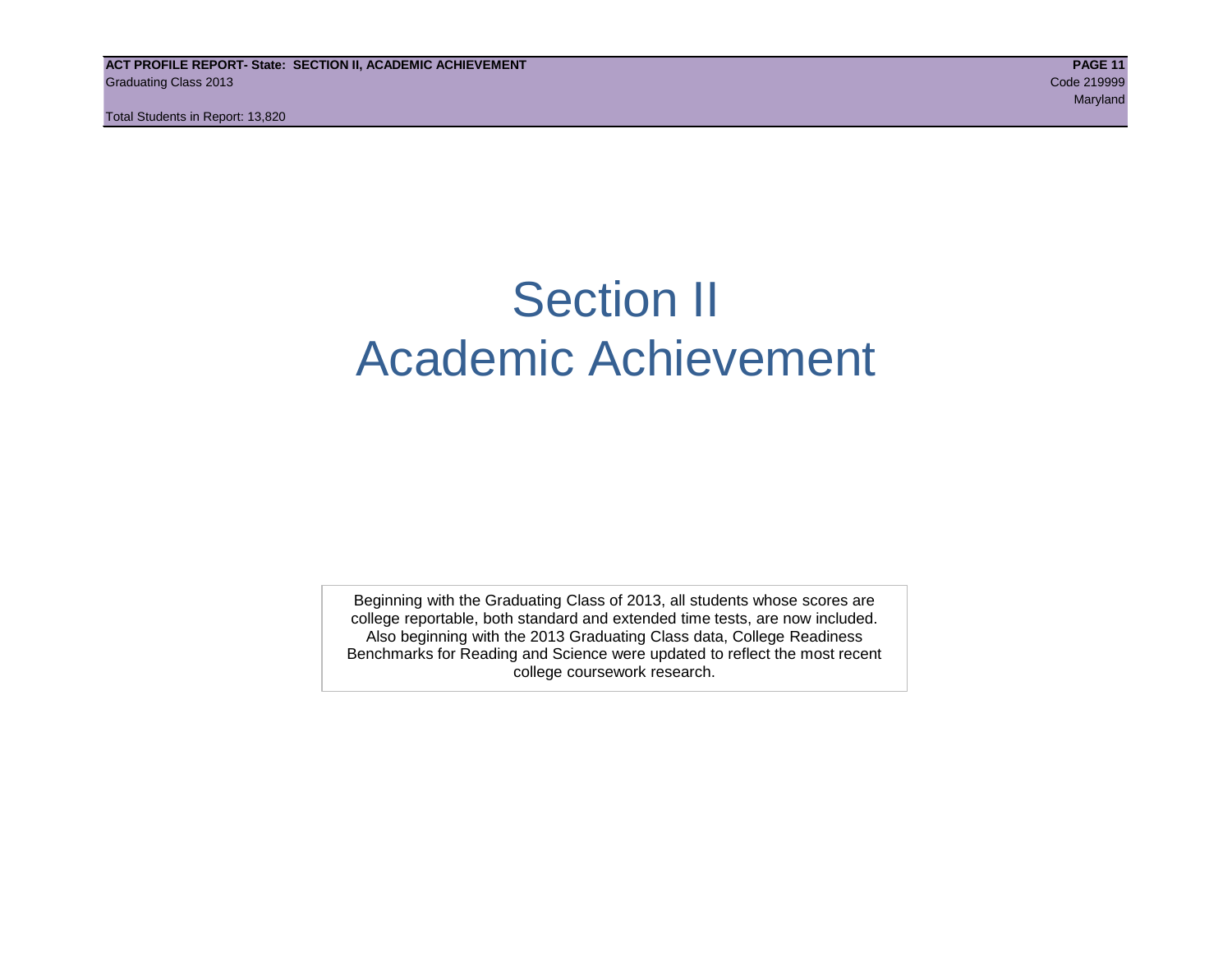### **ACT PROFILE REPORT- State: SECTION II, ACADEMIC ACHIEVEMENT PAGE 12** Graduating Class 2013 Code 219999

Total Students in Report: 13,820

|  | Table 2.1. ACT Score Distributions, Cumulative Percentages (CP <sup>1</sup> ), and Score Averages |  |  |  |
|--|---------------------------------------------------------------------------------------------------|--|--|--|
|  |                                                                                                   |  |  |  |

| <b>ACT Scale</b> |             | <b>English</b> |                | <b>Mathematics</b> |                         | <b>Reading</b> |                   | <b>Science</b> |                | <b>Composite</b> | <b>ACT Scale</b> |
|------------------|-------------|----------------|----------------|--------------------|-------------------------|----------------|-------------------|----------------|----------------|------------------|------------------|
| <b>Score</b>     | N           | CP             | N              | CP                 | N                       | CP             | $\mathsf{N}$      | CP             | N.             | CP               | <b>Score</b>     |
| 36               | 77          | 100            | 96             | 100                | 230                     | 100            | $\frac{117}{117}$ | 100            | 17             | 100              | 36               |
| 35               | 226         | 99             | 146            | 99                 | 105                     | 98             | 133               | 99             | 74             | 100              | 35               |
| 34               | 303         | 98             | 225            | 98                 | 360                     | 98             | 103               | 98             | 139            | 99               | 34               |
| 33               | 359         | 96             | 202            | 97                 | 438                     | 95             | 106               | 97             | 232            | 98               | 33               |
| 32               | 288         | 93             | 253            | 95                 | 492                     | 92             | 215               | 97             | 313            | 97               | 32               |
| 31               | 370         | 91             | 212            | 93                 | 615                     | 88             | 276               | 95             | 358            | 94               | 31               |
| 30               | 343         | 88             | 349            | 92                 | 463                     | 84             | 312               | 93             | 431            | 92               | 30               |
| 29               | 387         | 86             | 429            | 89                 | 482                     | 80             | 363               | 91             | 532            | 89               | 29               |
| 28               | 466         | 83             | 667            | 86                 | 452                     | $77$           | 419               | 88             | 627            | 85               | 28               |
| 27               | 468         | 80             | 806            | 81                 | 474                     | 74             | 545               | 85             | 692            | 80               | $27\,$           |
| 26               | 621         | 76             | 887            | 76                 | 504                     | 70             | 651               | 81             | 707            | 75               | $26\,$           |
| 25               | 750         | $72\,$         | 934            | 69                 | 516                     | 67             | 1,054             | 77             | 807            | 70               | 25               |
| 24               | 788         | 66             | 896            | 62                 | 845                     | 63             | 1,054             | 69             | 799            | 64               | 24               |
| 23               | 837         | 61             | 737            | 56                 | 661                     | 57             | 852               | 61             | 857            | 59               | 23               |
| 22               | 833         | 55             | 618            | 51                 | 801                     | 52             | 1,035             | 55             | 875            | 52               | 22               |
| 21               | 974         | 49             | 592            | 46                 | 891                     | 46             | 1,196             | 48             | 897            | 46               | 21               |
| 20               | 896         | 41             | 436            | 42                 | 764                     | 40             | 897               | 39             | 866            | 40               | 20               |
| 19               | 583         | 35             | 706            | 39                 | 708                     | 34             | 927               | 33             | 762            | 33               | 19               |
| 18               | 501         | 31             | 739            | 33                 | 807                     | 29             | 841               | 26             | 761            | 28               | 18               |
| 17               | 474         | 27             | 1,123          | 28                 | 520                     | 23             | 506               | $20\,$         | 769            | 22               | $17$             |
| 16               | 592         | 24             | 1,272          | 20                 | 611                     | 19             | 525               | 16             | 645            | 17               | 16               |
| 15               | 684         | 19             | 897            | 11                 | 597                     | 15             | 431               | 12             | 580            | 12               | 15               |
| 14               | 514         | 14             | 358            | $\overline{4}$     | 414                     | 11             | 342               | 9              | 474            | 8                | 14               |
| 13               | 379         | 11             | 148            | $\overline{2}$     | 430                     | 8              | 302               | $\overline{7}$ | 323            | $\overline{4}$   | 13               |
| 12               | 309         | 8              | 62             | $\mathbf{1}$       | 314                     | 5              | 214               | 4              | 161            | 2                | 12               |
| 11               | 254         | 6              | 17             |                    | 173                     | $\overline{2}$ | 174               | 3              | 80             | $\mathbf{1}$     | 11               |
| 10               | 218         | $\overline{4}$ | 6              |                    | 95                      | 1              | 121               | $\overline{2}$ | 28             | 1                | 10               |
| 9                | 161         | $\overline{2}$ | 3              |                    | 25                      |                | 50                | 1              | 11             | 1                | $\boldsymbol{9}$ |
| 8                | 93          |                | 3              |                    | 12                      |                | 32                | 1              | $\mathbf{1}$   |                  | 8                |
| $\overline{7}$   | 49          |                | $\Omega$       |                    | 10                      |                | 13                |                | $\overline{2}$ |                  | $\overline{7}$   |
| 6                | 16          |                | $\Omega$       |                    | $\mathbf 5$             |                | $\overline{7}$    |                | $\mathbf 0$    |                  | 6                |
| 5                | 4           |                | $\Omega$       |                    | $\overline{\mathbf{c}}$ |                | $\overline{2}$    |                | $\mathbf 0$    |                  | 5                |
| 4                | 3           |                | $\mathbf 0$    |                    | $\overline{\mathbf{c}}$ |                | $\pmb{0}$         |                | $\mathbf 0$    |                  | 4                |
| 3                | $\mathbf 0$ |                | $\overline{1}$ |                    |                         |                | 5                 | 1              | $\mathbf 0$    |                  | 3                |
| $\overline{2}$   | 0           |                | 0              |                    |                         |                | 0                 | 1              | $\mathbf 0$    |                  | $\overline{2}$   |
|                  | $\Omega$    | $\overline{1}$ | $\Omega$       |                    | $\Omega$                | 1              | $\Omega$          | $\overline{1}$ | $\Omega$       |                  |                  |
| Avg (SD)         |             | 21.8(6.5)      |                | 22.3(5.6)          |                         | 22.7(6.5)      |                   | 21.9(5.5)      | 22.3(5.5)      |                  | Avg (SD)         |

<sup>1</sup>CP is the cumulative percent of students at or below a score point.

Note: Shaded portions of columns identify the students who met/exceeded the ACT College Readiness Benchmark Scores.

maryland and the control of the control of the control of the control of the control of the control of the control of the control of the control of the control of the control of the control of the control of the control of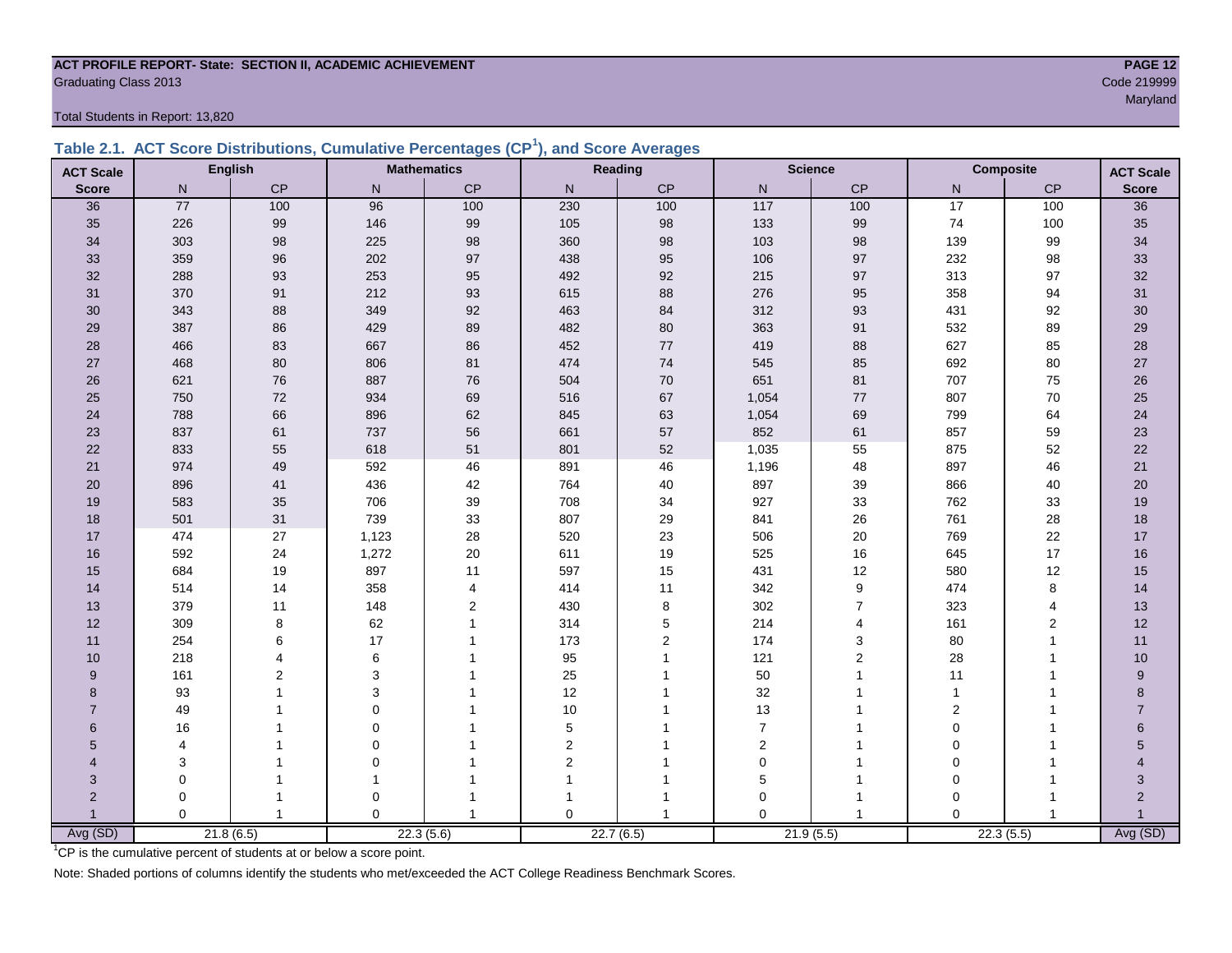#### **ACT PROFILE REPORT- State: SECTION II, ACADEMIC ACHIEVEMENT PAGE 13** Graduating Class 2013 Code 219999

#### Total Students in Report: 13,820

|                  |                         | <b>English</b> |                          |           |                        | <b>Reading</b> | <b>Mathematics</b>     |           |                       |           |                            |                         |                        |           |                  |
|------------------|-------------------------|----------------|--------------------------|-----------|------------------------|----------------|------------------------|-----------|-----------------------|-----------|----------------------------|-------------------------|------------------------|-----------|------------------|
|                  |                         |                |                          |           | <b>Social Studies/</b> |                |                        |           | <b>Pre/Elementary</b> |           | <b>Algebra/ Coordinate</b> |                         | <b>Plane Geometry/</b> |           |                  |
| <b>ACT Scale</b> | <b>Usage/ Mechanics</b> |                | <b>Rhetorical Skills</b> |           | <b>Sciences</b>        |                | <b>Arts/Literature</b> |           | Algebra               |           | <b>Geometry</b>            |                         | <b>Trigonometry</b>    |           | <b>ACT Scale</b> |
| <b>Score</b>     | N                       | <b>CP</b>      | N                        | <b>CP</b> | N                      | <b>CP</b>      | N                      | <b>CP</b> | N                     | <b>CP</b> | N.                         | <b>CP</b>               | N                      | <b>CP</b> | <b>Score</b>     |
| 18               | 701                     | 100            | 393                      | 100       | 660                    | 100            | 773                    | 100       | 914                   | 100       | 183                        | 100                     | 236                    | 100       | 18               |
| 17               | 952                     | 95             | 164                      | 97        | 954                    | 95             | 919                    | 94        | 822                   | 93        | 330                        | 99                      | 51                     | 98        | 17               |
| 16               | 742                     | 88             | 955                      | 96        | 969                    | 88             | 1.113                  | 88        | 890                   | 87        | 464                        | 96                      | 829                    | 98        | 16               |
| 15               | 753                     | 83             | 1.163                    | 89        | 902                    | 81             | 1.075                  | 80        | 1.220                 | 81        | 1,172                      | 93                      | 1.011                  | 92        | 15               |
| 14               | 916                     | 77             | 1,132                    | 81        | 902                    | 75             | 1,022                  | 72        | 933                   | 72        | 1,417                      | 84                      | 1,335                  | 85        | 14               |
| 13               | 805                     | 71             | 1,250                    | 72        | 1.140                  | 68             | 1,082                  | 65        | 1.187                 | 65        | 1,755                      | 74                      | 1,323                  | 75        | 13               |
| 12               | 1,055                   | 65             | 1,705                    | 63        | 1,473                  | 60             | 1,049                  | 57        | 1,209                 | 57        | 1,414                      | 61                      | 1,854                  | 65        | 12               |
| 11               | 1,520                   | 57             | 1.277                    | 51        | 1.146                  | 49             | 1.230                  | 49        | 1.272                 | 48        | 1,445                      | 51                      | 1.130                  | 52        | 11               |
| 10               | 1,394                   | 46             | 1.287                    | 42        | 1,231                  | 41             | 1.154                  | 40        | 1.028                 | 39        | 1.809                      | 41                      | 1,364                  | 44        | 10               |
| 9                | 1.171                   | 36             | 1.307                    | 33        | 1,160                  | 32             | 955                    | 32        | 878                   | 31        | 1,228                      | 28                      | 1.637                  | 34        | 9                |
| 8                | 918                     | 28             | 1.123                    | 23        | 1,096                  | 24             | 1.112                  | 25        | 1,222                 | 25        | 1.192                      | 19                      | 1.183                  | 22        | 8                |
|                  | 913                     | 21             | 675                      | 15        | 1,058                  | 16             | 829                    | 17        | 1,248                 | 16        | 580                        | 10                      | 722                    | 14        | $\overline{7}$   |
| 6                | 682                     | 14             | 531                      | 10        | 578                    | 8              | 624                    | 11        | 584                   | 7         | 383                        | 6                       | 515                    | 8         | 6                |
| 5                | 580                     | 9              | 432                      | 6         | 290                    | 4              | 557                    | 6         | 252                   | 3         | 205                        | 3                       | 190                    | 5         | 5                |
| 4                | 403                     | 5              | 269                      | 3         | 136                    | $\overline{2}$ | 224                    | 2         | 110                   | 1         | 83                         | $\overline{2}$          | 256                    | 3         | 4                |
| 3                | 216                     | $\overline{2}$ | 131                      | 1         | 50                     | 1              | 70                     | 1         | 41                    |           | 110                        | 1                       | 37                     |           | 3                |
| $\overline{2}$   | 92                      |                | 24                       |           | 51                     |                | 31                     | 1         | 10                    |           | 11                         | $\overline{\mathbf{A}}$ | 86                     |           | $\overline{2}$   |
|                  | $\overline{7}$          |                | 2                        |           | 24                     |                | 1                      | 4         | $\Omega$              |           | 39                         |                         | 61                     |           |                  |
| Avg (SD)         | 11.0(4.0)               |                | 11.2(3.4)                |           | 11.5(3.7)              |                | 11.6(3.9)              |           | 11.7(3.7)             |           | 11.3(3.1)                  |                         | 11.0(3.3)              |           | Avg (SD)         |

**Table 2.2. ACT Subscore Distributions, Cumulative Percentages (CP<sup>1</sup> ), and Subscore Averages**

 $1$ <sup>-1</sup>CP is the cumulative percent of students at or below a score point.

#### **Table 2.3. ACT Score Quartile Values**

| <b>Quartile</b>      | Enalish  | <b>Mathematics</b> | Reading  | <b>Science</b> | Composite |
|----------------------|----------|--------------------|----------|----------------|-----------|
| Q3 (75th Percentile) | 26       | 26                 | 28       | 25             | 26        |
| Q2 (50th Percentile) | つつ<br>∠∠ | ົ<br>--            | nr<br>∠∠ | nn<br>--       | __        |
| Q1 (25th Percentile) |          |                    |          | י ^<br>۱o      |           |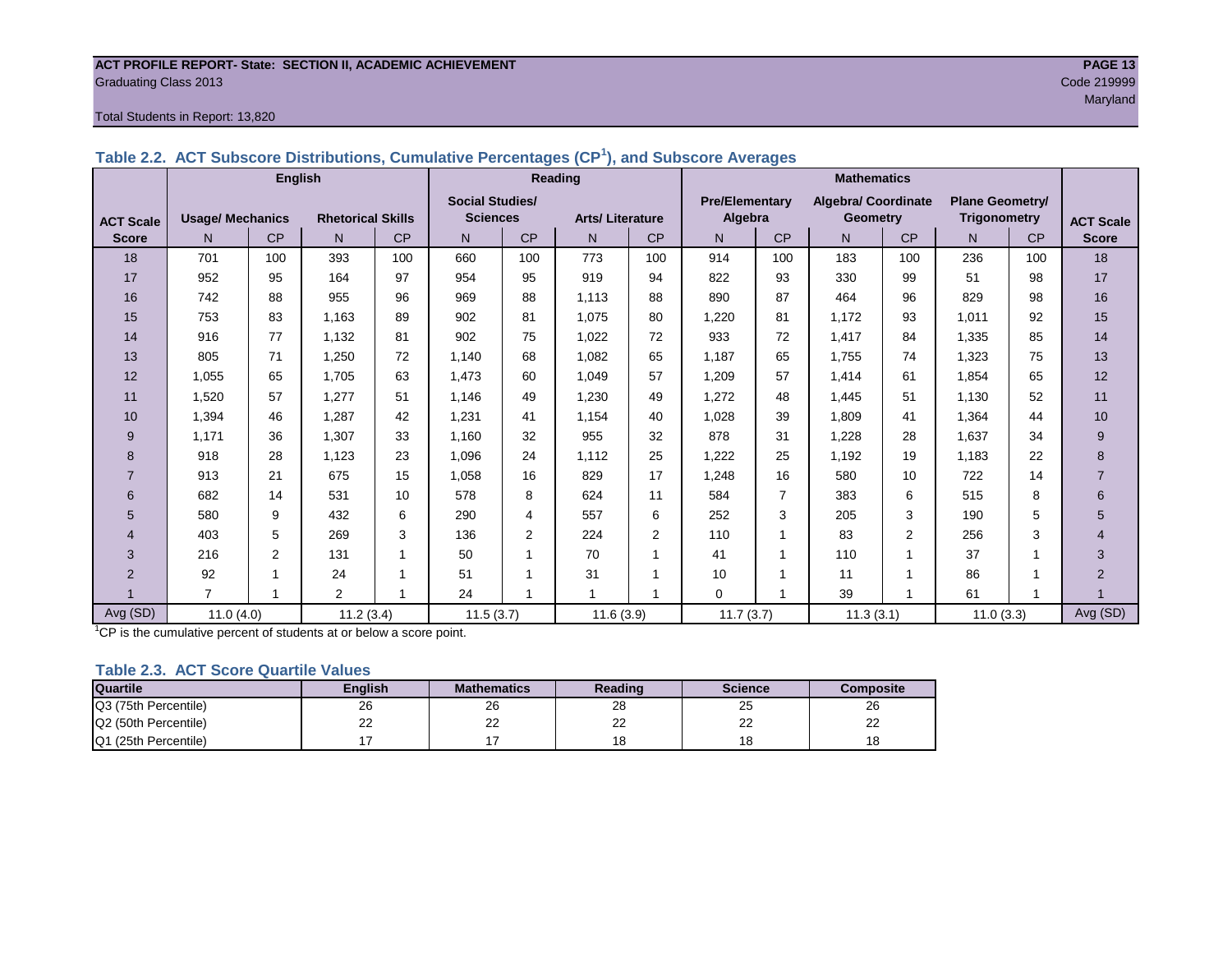#### **Table 2.4. Average ACT Composite Scores for Race/Ethnicity by Level of Preparation**

| <b>Student</b>  |                                 | Number of Students | <b>Percent Taking</b>     |                     | <b>Average ACT Composite Score</b> |  |
|-----------------|---------------------------------|--------------------|---------------------------|---------------------|------------------------------------|--|
| <b>Group</b>    | <b>Race/Ethnicity</b>           | <b>Tested</b>      | Core or More <sup>1</sup> | <b>Core or More</b> | <b>Less Than Core</b>              |  |
|                 | <b>All Students</b>             | 13,820             | 81                        | 22.6                | 20.8                               |  |
|                 | <b>Black/African American</b>   | 3,469              | 78                        | 18.3                | 17.2                               |  |
|                 | American Indian/Alaska Native   | 37                 | 81                        | 20.5                | 18.7                               |  |
|                 | White                           | 6,906              | 85                        | 24.4                | 23.5                               |  |
| <b>State</b>    | Hispanic/Latino                 | 997                | 79                        | 21.1                | 19.6                               |  |
|                 | Asian                           | 798                | 84                        | 25.0                | 22.8                               |  |
|                 | Native Hawaiian/Other Pac. Isl. | 27                 | 78                        | 22.2                | 19.5                               |  |
|                 | Two or more races               | 557                | 83                        | 22.3                | 20.8                               |  |
|                 | Prefer not/No Response          | 1,029              | 62                        | 24.0                | 22.6                               |  |
|                 | <b>All Students</b>             | 1,799,243          | 74                        | 21.7                | 18.7                               |  |
|                 | Black/African American          | 239,598            | 69                        | 17.5                | 15.6                               |  |
|                 | American Indian/Alaska Native   | 14,217             | 62                        | 19.1                | 16.5                               |  |
|                 | White                           | 1,034,712          | 76                        | 22.9                | 20.0                               |  |
| <b>National</b> | Hispanic/Latino                 | 259,741            | 72                        | 19.5                | 17.2                               |  |
|                 | Asian                           | 71,677             | 81                        | 24.1                | 21.5                               |  |
|                 | Native Hawaiian/Other Pac. Isl. | 4,772              | 71                        | 20.5                | 17.5                               |  |
|                 | Two or more races               | 64,221             | 74                        | 21.9                | 19.2                               |  |
|                 | Prefer not/No Response          | 110,305            | 58                        | 22.4                | 18.4                               |  |

<sup>1</sup>"Core or More" results correspond to students taking four or more years of English AND three or more years each of math, social studies, and natural science.

#### **Table 2.5. Average ACT Scores by Race/Ethnicity**

| <b>Student</b>  |                                 |                |                    |                |                |                  |
|-----------------|---------------------------------|----------------|--------------------|----------------|----------------|------------------|
| Group           | <b>Race/Ethnicity</b>           | <b>English</b> | <b>Mathematics</b> | <b>Reading</b> | <b>Science</b> | <b>Composite</b> |
|                 | <b>All Students</b>             | 21.8           | 22.3               | 22.7           | 21.9           | 22.3             |
|                 | Black/African American          | 17.1           | 18.2               | 18.4           | 18.0           | 18.1             |
|                 | American Indian/Alaska Native   | 19.0           | 20.4               | 20.2           | 20.2           | 20.1             |
|                 | White                           | 24.1           | 24.1               | 24.8           | 23.7           | 24.3             |
| <b>State</b>    | Hispanic/Latino                 | 20.0           | 20.8               | 21.1           | 20.7           | 20.8             |
|                 | Asian                           | 23.8           | 25.8               | 24.1           | 24.2           | 24.6             |
|                 | Native Hawaiian/Other Pac. Isl. | 21.0           | 21.9               | 22.1           | 21.1           | 21.6             |
|                 | Two or more races               | 21.6           | 21.8               | 22.6           | 21.8           | 22.1             |
|                 | Prefer not/No Response          | 23.2           | 23.2               | 24.2           | 23.0           | 23.5             |
|                 | <b>All Students</b>             | 20.2           | 20.9               | 21.1           | 20.7           | 20.9             |
|                 | <b>Black/African American</b>   | 15.7           | 17.2               | 17.0           | 16.9           | 16.9             |
|                 | American Indian/Alaska Native   | 16.6           | 18.2               | 18.3           | 18.3           | 18.0             |
|                 | White                           | 21.8           | 21.9               | 22.6           | 22.0           | 22.2             |
| <b>National</b> | Hispanic/Latino                 | 17.7           | 19.3               | 18.9           | 18.8           | 18.8             |
|                 | Asian                           | 22.5           | 25.0               | 22.9           | 23.1           | 23.5             |
|                 | Native Hawaiian/Other Pac. Isl. | 18.6           | 20.1               | 19.5           | 19.5           | 19.5             |
|                 | Two or more races               | 20.6           | 20.9               | 21.6           | 20.9           | 21.1             |
|                 | Prefer not/No Response          | 20.0           | 20.8               | 21.0           | 20.5           | 20.7             |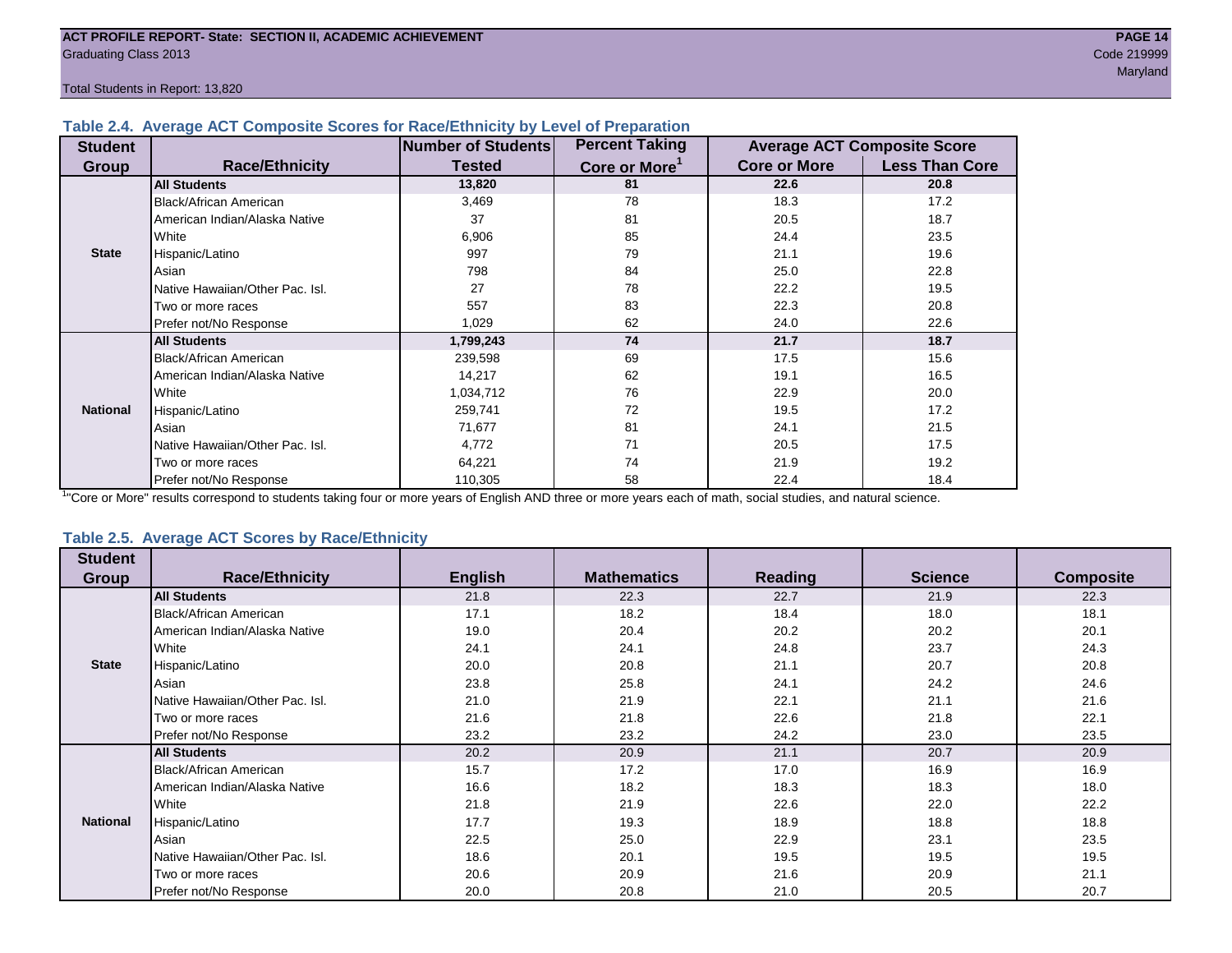#### **ACT PROFILE REPORT- State: SECTION II, ACADEMIC ACHIEVEMENT PAGE 15** Graduating Class 2013 Code 219999

Total Students in Report: 13,820

| <b>Student</b>  | <b>CRS</b> |         | <b>English</b> |         | <b>Mathematics</b> |         | Reading | <b>Science</b> |                |  |
|-----------------|------------|---------|----------------|---------|--------------------|---------|---------|----------------|----------------|--|
| Group           | Range      | N.      | %              | N       | %                  | N       | %       | N              | %              |  |
|                 | 33 to 36   | 965     |                | 669     | 5                  | 1,133   | 8       | 459            | 3              |  |
|                 | 28 to 32   | 1,854   | 13             | 1,910   | 14                 | 2,504   | 18      | 1,585          | 11             |  |
|                 | 24 to 27   | 2,627   | 19             | 3,523   | 25                 | 2,339   | 17      | 3,304          | 24             |  |
| <b>State</b>    | 20 to 23   | 3,540   | 26             | 2,383   | 17                 | 3,117   | 23      | 3,980          | 29             |  |
|                 | 16 to 19   | 2,150   | 16             | 3,840   | 28                 | 2,646   | 19      | 2.799          | 20             |  |
|                 | 13 to 15   | 1,577   | 11             | 1,403   | 10                 | 1,441   | 10      | 1,075          | 8              |  |
|                 | 01 to 12   | 1,107   | 8              | 92      |                    | 640     | 5       | 618            | 4              |  |
|                 | 33 to 36   | 81,846  | 5              | 51,648  | 3                  | 89,731  | 5       | 36,033         | $\overline{2}$ |  |
|                 | 28 to 32   | 175,672 | 10             | 156,561 | 9                  | 239,643 | 13      | 138,865        | 8              |  |
|                 | 24 to 27   | 291.095 | 16             | 385.102 | 21                 | 277.723 | 15      | 364,600        | 20             |  |
| <b>National</b> | 20 to 23   | 447,398 | 25             | 343,822 | 19                 | 424,936 | 24      | 542,531        | 30             |  |
|                 | 16 to 19   | 327,718 | 18             | 590.816 | 33                 | 384,706 | 21      | 413,107        | 23             |  |
|                 | 13 to 15   | 242.064 | 13             | 258.384 | 14                 | 240.069 | 13      | 183,840        | 10             |  |
|                 | 01 to 12   | 233,450 | 13             | 12,910  |                    | 142,435 | 8       | 120,267        |                |  |

#### **Table 2.6. Percent of Students in College Readiness Standards (CRS) Score Ranges**

#### **Table 2.7. Average ACT Scores by Gender**

| <b>Student Group</b> | <b>Gender</b> |         |         | <b>Average ACT Scores</b> |             |         |         |           |  |  |  |
|----------------------|---------------|---------|---------|---------------------------|-------------|---------|---------|-----------|--|--|--|
|                      |               | N       | Percent | Enalish                   | Mathematics | Reading | Science | Composite |  |  |  |
|                      | Males         | 6.159   | 45      | 21.5                      | 23.0        | 22.5    | 22.5    | 22.5      |  |  |  |
| <b>State</b>         | Females       | 7,661   | 55      | 22.1                      | 21.8        | 22.9    | 21.5    | 22.2      |  |  |  |
|                      | Missing       |         | 0       |                           |             |         |         |           |  |  |  |
|                      | Males         | 835,431 | 46      | 19.8                      | 21.4        | 20.9    | 21.2    | 20.9      |  |  |  |
| <b>National</b>      | Females       | 954,919 | 53      | 20.6                      | 20.5        | 21.4    | 20.4    | 20.9      |  |  |  |
|                      | Missing       | 8,893   | 0       | 16.1                      | 18.2        | 17.6    | 17.7    | 17.5      |  |  |  |

#### **Table 2.8. Percent of Students Who Met College Readiness Benchmark Scores by Gender**

| <b>Student Group</b> | <b>Gender</b> |         | <b>Percent of Students</b> | Met     |         |          |
|----------------------|---------------|---------|----------------------------|---------|---------|----------|
|                      |               | English | Mathematics                | Reading | Science | All Four |
| <b>State</b>         | Males         |         | 58                         | 53      | 50      | 39       |
|                      | Females       | 74      | 51                         | 54      | 41      | 33       |
| <b>National</b>      | <b>Males</b>  | 62      | 47                         | 43      | 40      | 29       |
|                      | Females       | 67      | 4 <sup>1</sup>             | 45      | 33      | 24       |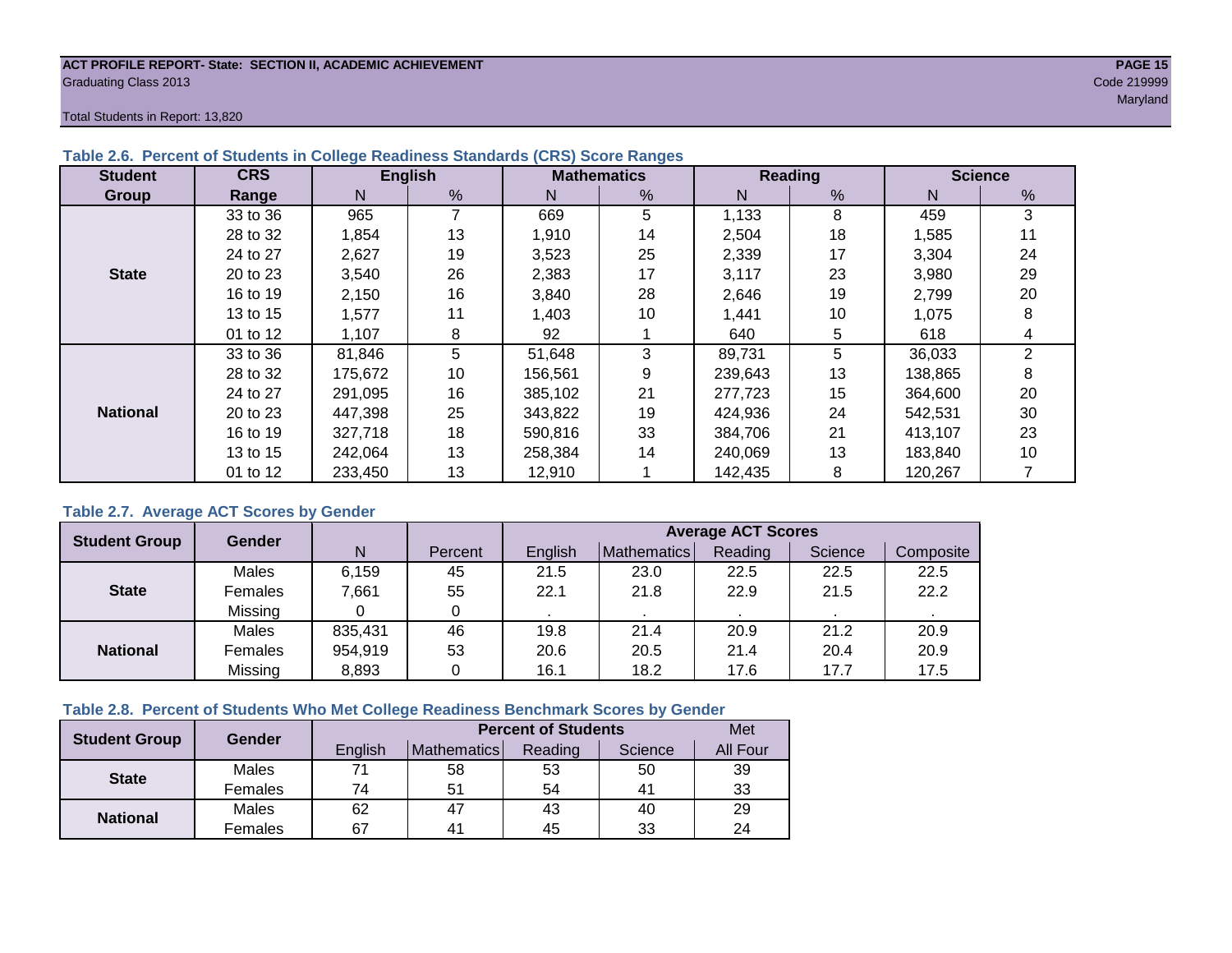#### **ACT PROFILE REPORT- State: SECTION II, ACADEMIC ACHIEVEMENT PAGE 16** Graduating Class 2013 Code 219999

#### Total Students in Report: 13,820

| <b>Student</b>  | Curriculum                              | N        | <b>English</b> |      | <b>Mathematics</b> |      | Reading |      | <b>Science</b> |      | <b>Composite</b>      |      |
|-----------------|-----------------------------------------|----------|----------------|------|--------------------|------|---------|------|----------------|------|-----------------------|------|
| Group           | Taken $^{\scriptscriptstyle\mathsf{T}}$ |          | CRB %          | Avg  | CRB %              | Ava  | CRB %   | Avg  | CRB %          | Avg  | $CRB \%$ <sup>4</sup> | Avg  |
|                 | Core or More <sup>2</sup>               | 11.186   | 75             | 22.2 | 57                 | 22.6 | 56      | 23.0 | 47             | 22.2 | 37                    | 22.6 |
| <b>State</b>    | Less than Corel                         | 2,179    | 62             | 20.3 | 42                 | 20.8 | 43      | 21.2 | 35             | 20.6 | 27                    | 20.8 |
|                 | Missing <sup>3</sup>                    | 455      | 70             | 21.2 | 45                 | 21.3 | 60      | 23.3 | 48             | 22.2 | 37                    | 22.1 |
|                 | Core or More                            | ,322,739 | 71             | 21.2 | 50                 | 21.7 | 50      | 22.0 | 42             | 21.5 | 31                    | 21.7 |
| <b>National</b> | Less than Core                          | 396,592  | 48             | 17.8 | 27                 | 18.9 | 30      | 19.0 | 22             | 18.8 | 14                    | 18.7 |
|                 | Missing                                 | 79,912   | 36             | 16.0 | 19                 | 17.8 | 24      | 17.5 | 17             | 17.7 | 10                    | 17.4 |

#### **Table 2.9. College Readiness Benchmark (CRB) Percent and Average ACT Scores by Overall High School Curriculum**

<sup>1</sup> "Curriculum Taken" reflects overall high school curriculum in this table.

 $^2$  "Core or More" results correspond to students taking four or more years of English AND three or more years each of math, social studies, and natural science.

 $3$  Zero years or no coursework information reported in one or more content areas.

 $4$  Composite CRB% results reflect students who met all four subject-area benchmarks.

#### **Table 2.10. College Readiness Benchmark (CRB) Percent and Average ACT Scores by Content-Specific Curriculum**

| <b>Student</b>  | Curriculum                | <b>English</b> |       |      | <b>Mathematics</b> |       |      | Reading  |       |      | <b>Science</b> |       |      |
|-----------------|---------------------------|----------------|-------|------|--------------------|-------|------|----------|-------|------|----------------|-------|------|
| Group           | <b>Taken</b>              |                | CRB % | Avg  |                    | CRB % | Avg  | N        | CRB % | Avg  | N              | CRB % | Avg  |
|                 | Core or More <sup>2</sup> | 13,150         | 73    | 21.9 | 13,217             | 55    | 22.4 | 12,400   | 54    | 22.7 | 12,262         | 47    | 22.2 |
| <b>State</b>    | Less than Core            | 222            | 64    | 19.9 | 154                | 12    | 16.9 | 970      | 51    | 22.4 | 1,104          | 25    | 19.3 |
|                 | Missing <sup>3</sup>      | 448            | 71    | 21.3 | 449                | 45    | 21.3 | 450      | 60    | 23.3 | 454            | 48    | 22.3 |
|                 | Core or More              | ,646,286       | 67    | 20.6 | ,648,697           | 46    | 21.3 | .554,990 | 46    | 21.5 | .506.965       | 40    | 21.3 |
| <b>National</b> | Less than Core            | 84,048         | 36    | 15.9 | 77,906             |       | 16.3 | 171,617  | 32    | 19.7 | 218,267        |       | 18.0 |
|                 | Missing                   | 68,909         | 38    | 16.4 | 72,640             | 20    | 17.9 | 72,636   | 25    | 17.7 | 74,011         | 18    | 17.8 |

<sup>1</sup>"Curriculum Taken" reflects content-specific curriculum in this table.

<sup>2</sup> "Core or More" results correspond to students taking four or more years of English or three or more years of math, social studies, or natural science, respectively. For instance, Reading "Core or More" results correspond to students taking three or more years of social studies, regardless of courses taken in other content areas.

 $3$  Zero years or no coursework information reported in the specified content area.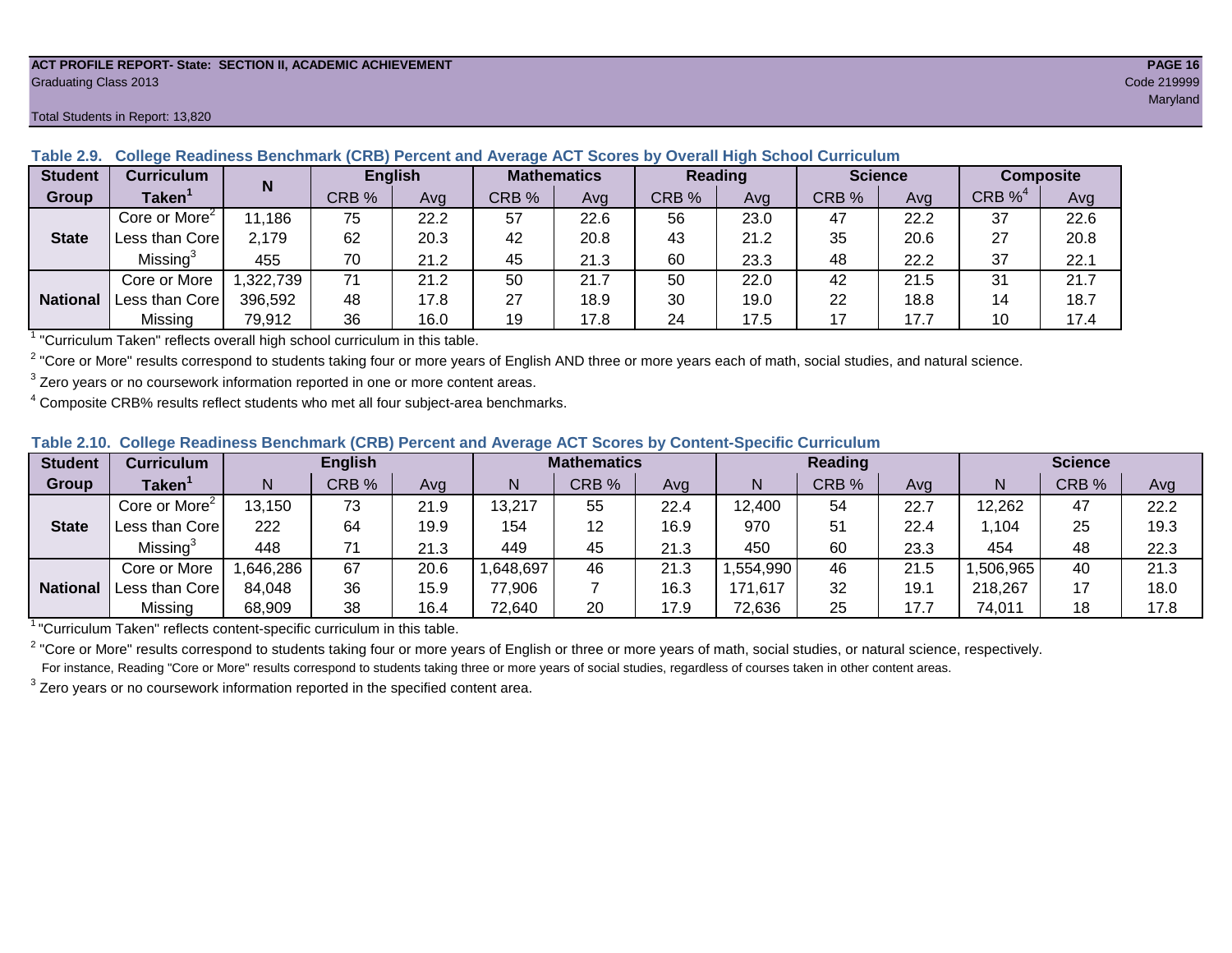# Section III College Readiness and the Impact of Course Rigor

Beginning with the Graduating Class of 2013, all students whose scores are college reportable, both standard and extended time tests, are now included. Also beginning with the 2013 Graduating Class data, College Readiness Benchmarks for Reading and Science were updated to reflect the most recent college coursework research.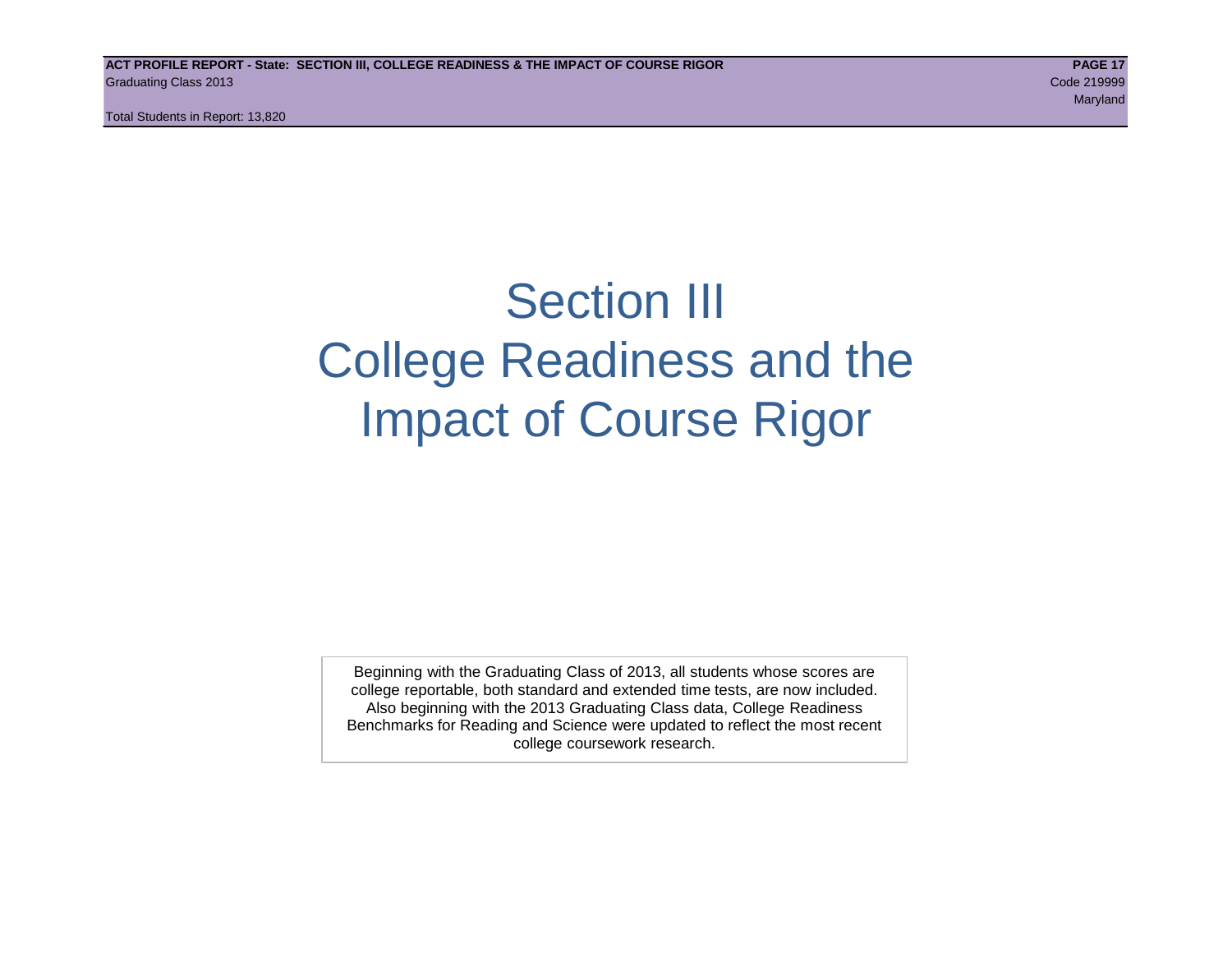#### **ACT PROFILE REPORT - State: SECTION III, COLLEGE READINESS & THE IMPACT OF COURSE RIGOR PAGE 18** Graduating Class 2013 Code 219999

maryland and the control of the control of the control of the control of the control of the control of the control of the control of the control of the control of the control of the control of the control of the control of

Total Students in Report: 13,820

#### **Figure 3.1. Percent of Students Who Met ACT College Readiness Benchmark Scores by Race/Ethnicity: ENGLISH**

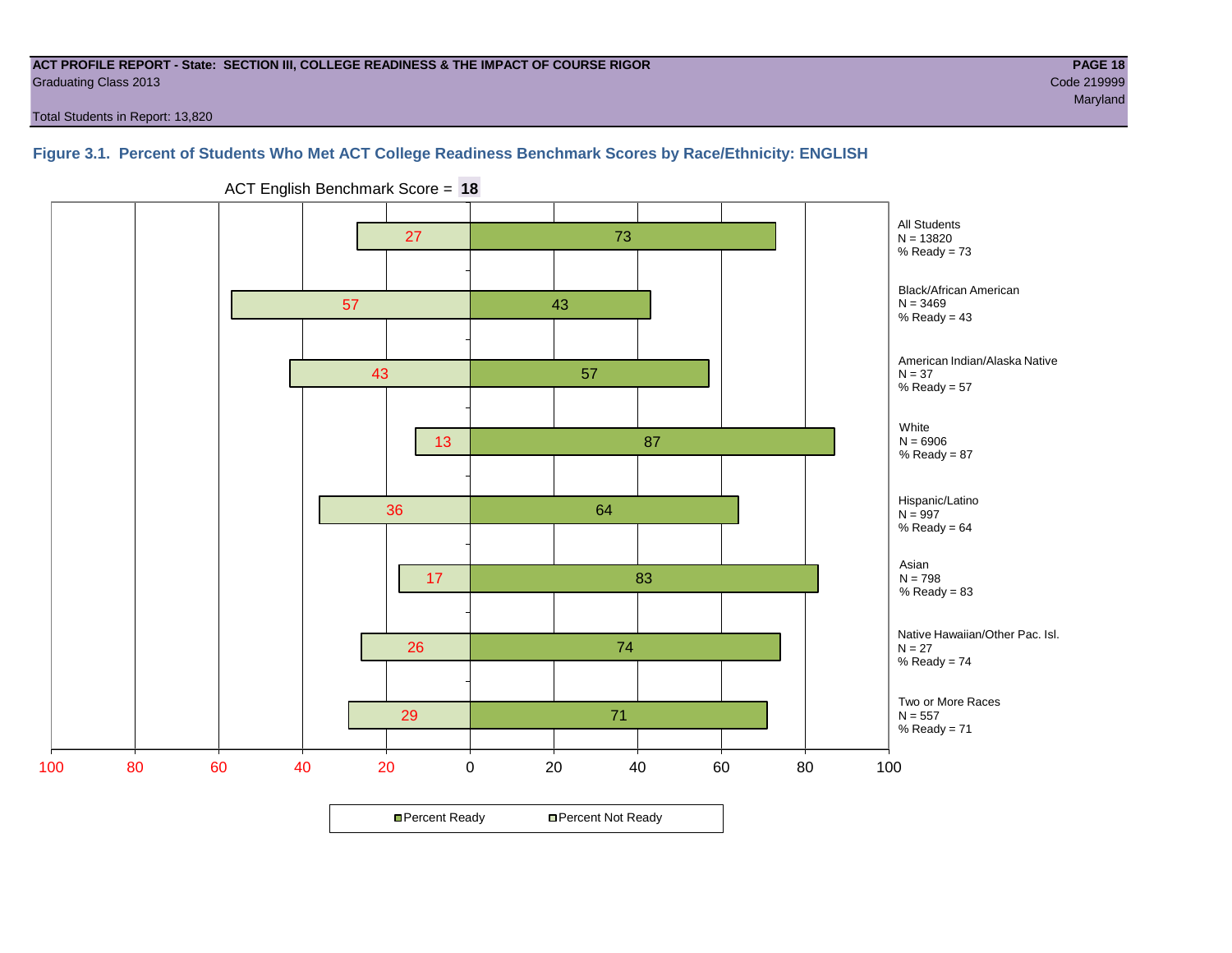#### **ACT PROFILE REPORT - State: SECTION III, COLLEGE READINESS & THE IMPACT OF COURSE RIGOR PAGE 19** Graduating Class 2013 Code 219999

maryland and the control of the control of the control of the control of the control of the control of the control of the control of the control of the control of the control of the control of the control of the control of

Total Students in Report: 13,820

#### **Figure 3.2. Percent of Students Who Met ACT College Readiness Benchmark Scores by Race/Ethnicity: MATHEMATICS**

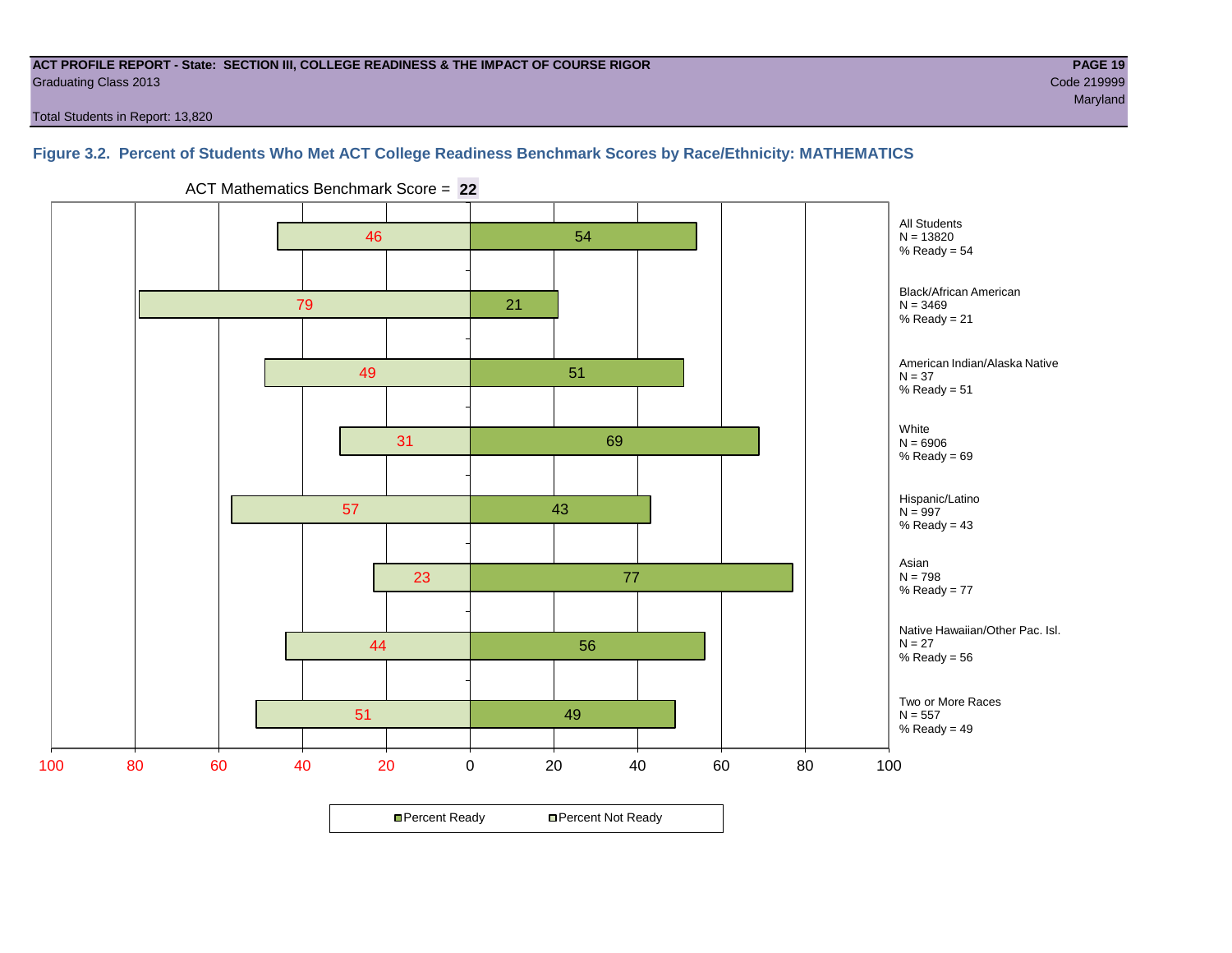#### **ACT PROFILE REPORT - State: SECTION III, COLLEGE READINESS & THE IMPACT OF COURSE RIGOR PAGE 20** Graduating Class 2013 Code 219999

maryland and the control of the control of the control of the control of the control of the control of the control of the control of the control of the control of the control of the control of the control of the control of

Total Students in Report: 13,820

#### **Figure 3.3. Percent of Students Who Met ACT College Readiness Benchmark Scores by Race/Ethnicity: READING**

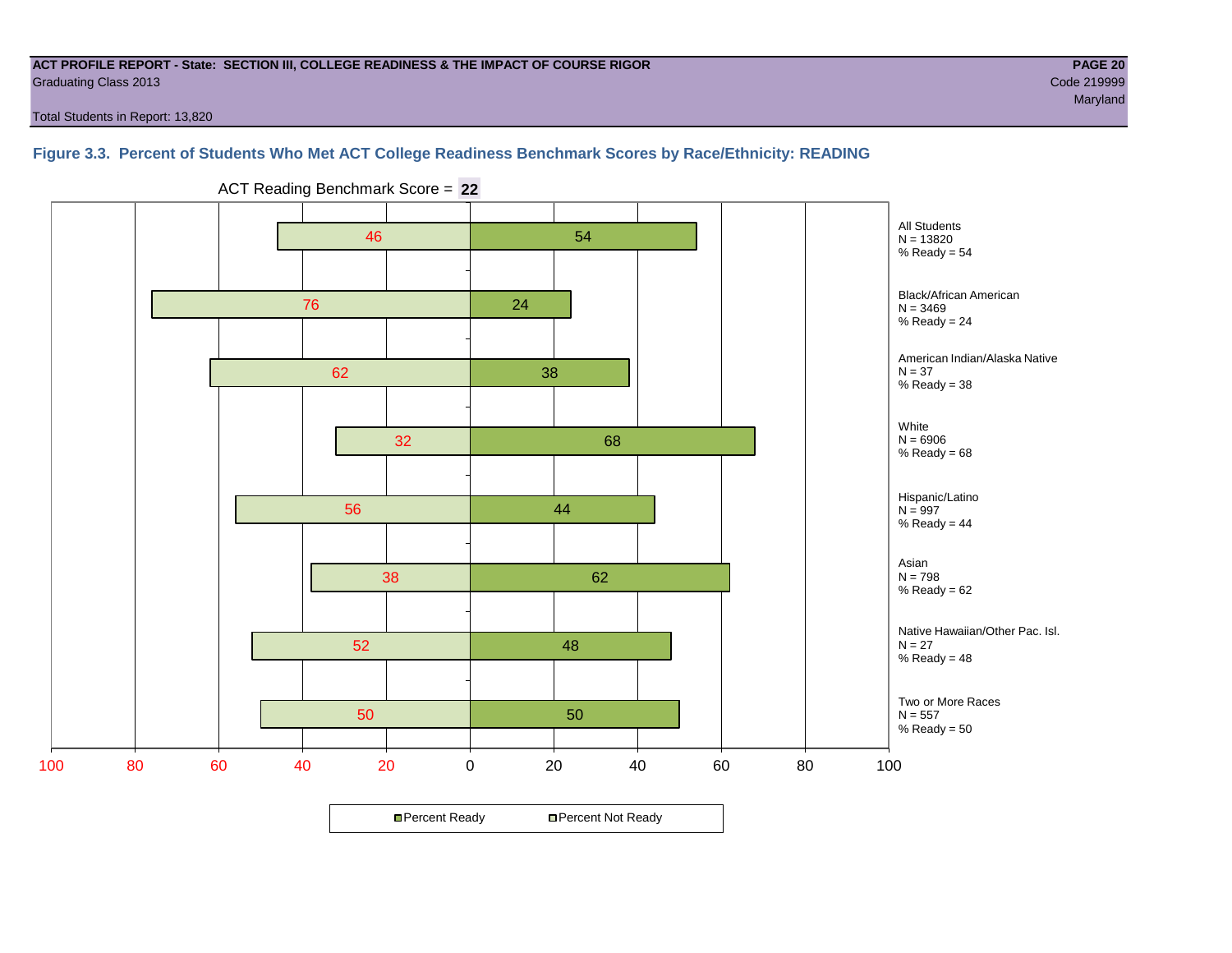#### **ACT PROFILE REPORT - State: SECTION III, COLLEGE READINESS & THE IMPACT OF COURSE RIGOR PAGE 21** Graduating Class 2013 Code 219999

maryland and the control of the control of the control of the control of the control of the control of the control of the control of the control of the control of the control of the control of the control of the control of

Total Students in Report: 13,820

#### **Figure 3.4. Percent of Students Who Met ACT College Readiness Benchmark Scores by Race/Ethnicity: SCIENCE**



ACT Science Benchmark Score = **23**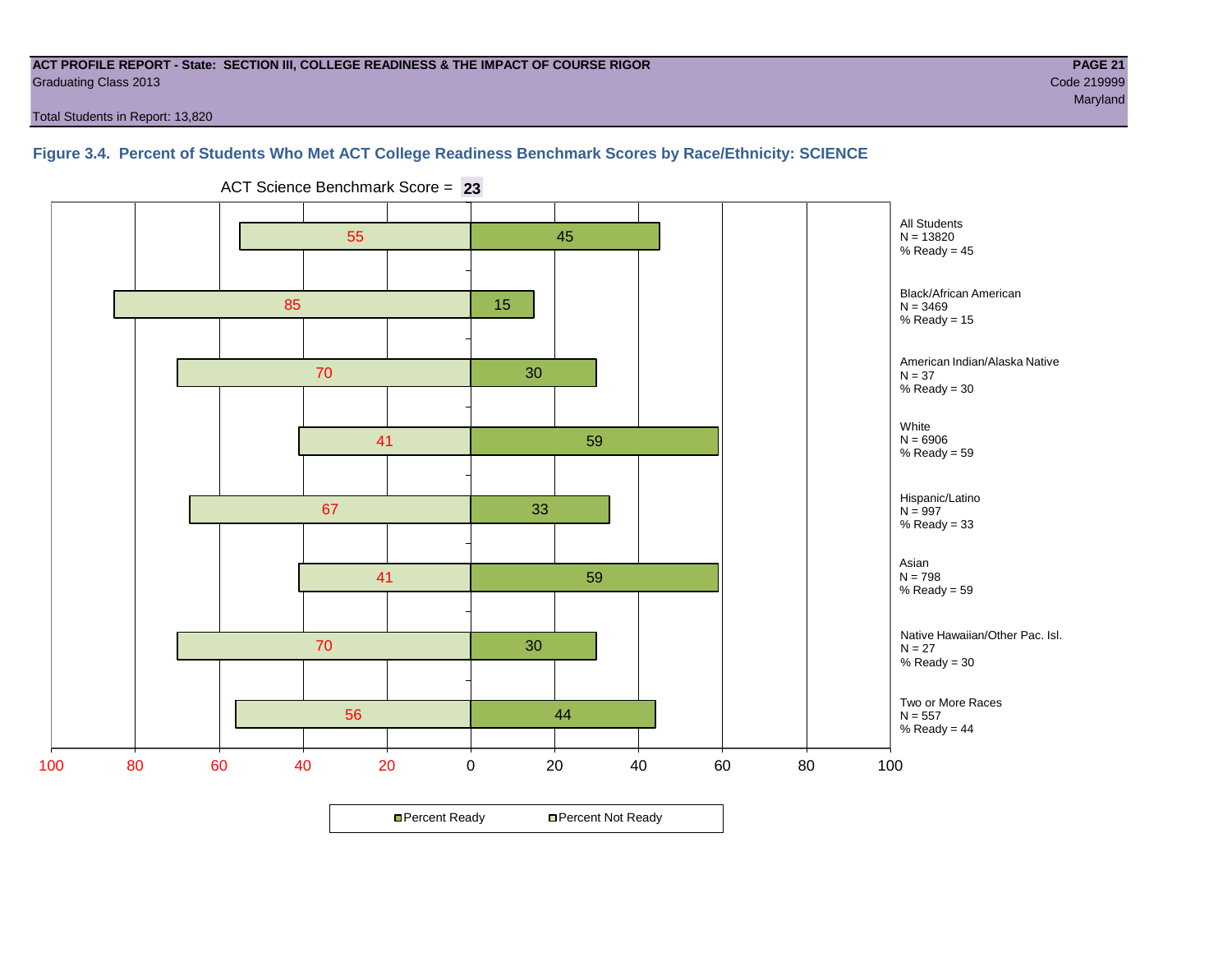#### **ACT PROFILE REPORT - State: SECTION III, COLLEGE READINESS & THE IMPACT OF COURSE RIGOR PAGE 22** Graduating Class 2013 Code 219999

Total Students in Report: 13,820

#### **Figure 3.5. Percent of Students Who Met ACT College Readiness Benchmark Scores by Race/Ethnicity: ALL FOUR**

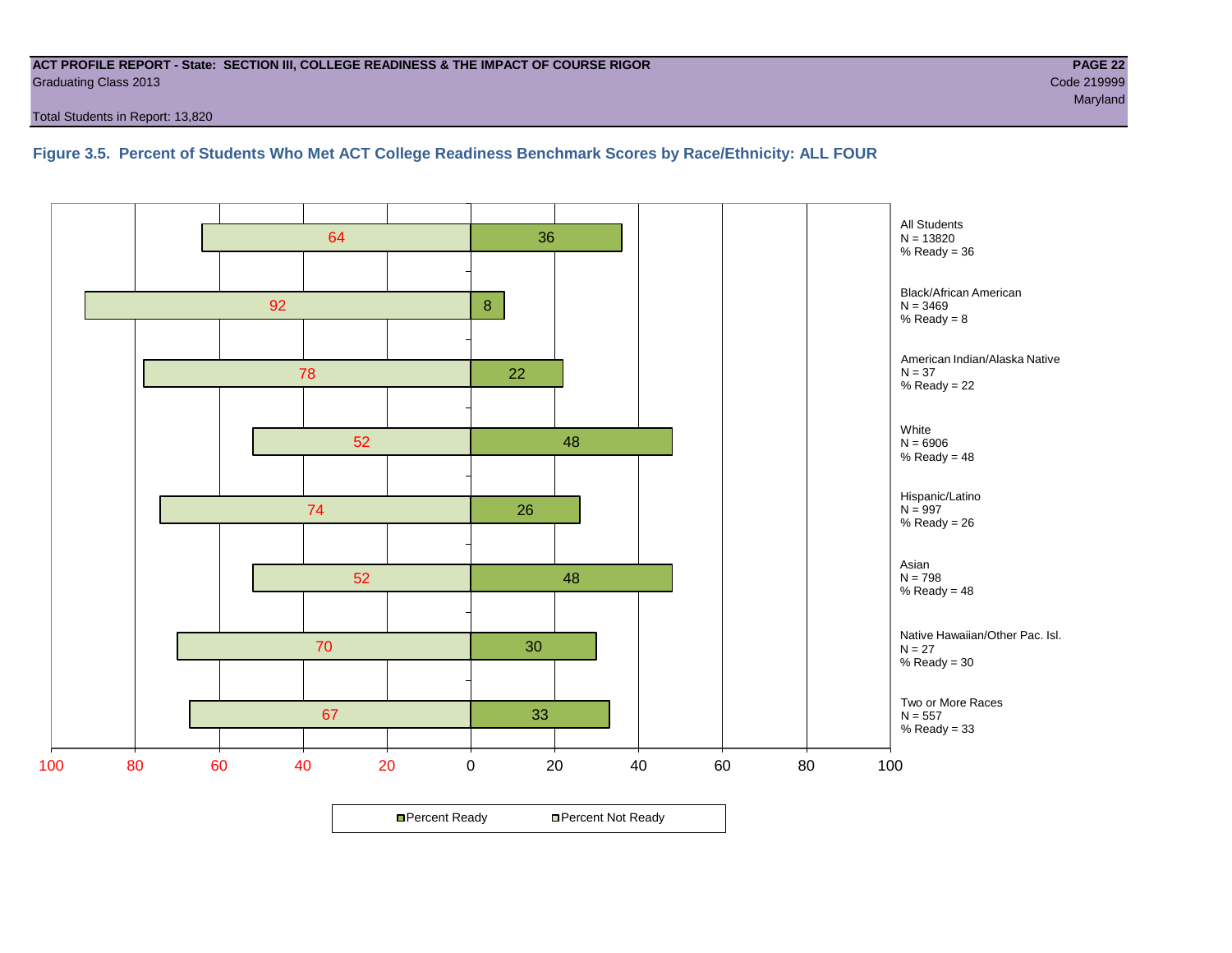#### **ACT PROFILE REPORT - State: SECTION III, COLLEGE READINESS & THE IMPACT OF COURSE RIGOR PAGE 23** Graduating Class 2013 Code 219999

Total Students in Report: 13,820

**Table 3.1. Average ACT Scores and Average ACT Score Changes by Common Course Patterns**

| <b>Course Pattern</b>                            |                |                | <b>All Students</b> |                     |       |                | <b>Males</b> |                     |       | <b>Females</b>          |            |                        |
|--------------------------------------------------|----------------|----------------|---------------------|---------------------|-------|----------------|--------------|---------------------|-------|-------------------------|------------|------------------------|
|                                                  |                |                | <b>ACT</b>          | Course Value        |       |                | <b>ACT</b>   | <b>Course Value</b> |       |                         | <b>ACT</b> | <b>Course Value</b>    |
| <b>ENGLISH COURSE PATTERN</b>                    | N.             | Percent        | English             | Added <sup>1</sup>  | N.    | Percent        | English      | Added               | N     | Percent                 | English    | A d d e d <sup>1</sup> |
| Eng 9, Eng 10, Eng 11, Eng 12, & Other English   | 2,910          | 21             | 22.5                | 2.6                 | 1,174 | 19             | 21.8         | 2.5                 | 1,736 | 23                      | 23.0       | 2.7                    |
| Eng 9, Eng 10, Eng 11, Eng 12                    | 10,240         | 74             | 21.7                | 1.8                 | 4,640 | 75             | 21.4         | 2.1                 | 5,600 | 73                      | 21.9       | 1.6                    |
| Less than 4 years of English                     | 222            | $\overline{2}$ | 19.9                |                     | 91    | $\mathbf{1}$   | 19.3         | $\sim$              | 131   | 2                       | 20.3       |                        |
| Zero years / no English courses reported         | 448            | 3              | 21.3                |                     | 254   | $\overline{4}$ | 21.1         |                     | 194   | 3                       | 21.7       |                        |
|                                                  |                |                | <b>ACT</b>          | <b>Course Value</b> |       |                | <b>ACT</b>   | <b>Course Value</b> |       |                         | <b>ACT</b> | <b>Course Value</b>    |
| <b>MATHEMATICS COURSE PATTERN</b>                | N <sub>1</sub> | Percent        | Math                | Added               | N.    | Percent        | Math         | Added               | N     | Percent                 | Math       | Added <sup>1</sup>     |
| Alg 1, Alg 2, Geom, Trig, & Calc                 | 1.053          | 8              | 24.4                | 7.5                 | 452   | $\overline{7}$ | 24.8         | 7.8                 | 601   | 8                       | 24.1       | 7.2                    |
| Alg 1, Alg 2, Geom, Trig, & Other Adv Math       | 1,250          | 9              | 21.0                | 4.1                 | 467   | 8              | 21.2         | 4.2                 | 783   | 10                      | 20.8       | 3.9                    |
| Alg 1, Alg 2, Geom, & Trig                       | 896            | 6              | 18.4                | 1.5                 | 372   | 6              | 18.6         | 1.6                 | 524   | $\overline{7}$          | 18.2       | 1.3                    |
| Alg 1, Alg 2, Geom, & Other Adv Math             | 1.846          | 13             | 19.3                | 2.4                 | 642   | 10             | 19.5         | 2.5                 | 1,204 | 16                      | 19.1       | 2.2                    |
| Other comb of 4 or more years of Math            | 6,574          | 48             | 24.8                | 7.9                 | 3,225 | 52             | 25.4         | 8.4                 | 3,349 | 44                      | 24.2       | 7.3                    |
| Alg 1, Alg 2, & Geom                             | 1,061          | 8              | 16.7                | $-0.2$              | 442   | $\overline{7}$ | 16.7         | $-0.3$              | 619   | 8                       | 16.6       | $-0.3$                 |
| Other comb of 3 or 3.5 years of Math             | 537            | 4              | 21.2                | 4.3                 | 232   | $\overline{4}$ | 20.8         | 3.8                 | 305   | 4                       | 21.4       | 4.5                    |
| Less than 3 years of Math                        | 154            | $\mathbf 1$    | 16.9                |                     | 72    | $\mathbf{1}$   | 17.0         | $\overline{a}$      | 82    | $\overline{\mathbf{1}}$ | 16.9       |                        |
| Zero years / no Math courses reported            | 449            | 3              | 21.3                |                     | 255   | $\overline{4}$ | 21.8         | $\overline{a}$      | 194   | 3                       | 20.7       |                        |
|                                                  |                |                | <b>ACT</b>          | <b>Course Value</b> |       |                | <b>ACT</b>   | <b>Course Value</b> |       |                         | <b>ACT</b> | <b>Course Value</b>    |
| SOCIAL SCIENCE COURSE PATTERN                    | N              | Percent        | Reading             | Added               | N     | Percent        | Reading      | Added               | N     | Percent                 | Reading    | A d d e d <sup>1</sup> |
| US Hist, World Hist, Am Gov, & Other Hist        | 1,014          | $\overline{7}$ | 23.5                | 1.1                 | 559   | 9              | 23.1         | 1.1                 | 455   | 6                       | 23.9       | 1.1                    |
| Other comb of 4 or more years Social Science     | 5,137          | 37             | 23.2                | 0.8                 | 2,336 | 38             | 23.0         | 1.0                 | 2,801 | 37                      | 23.5       | 0.7                    |
| US Hist, World Hist, & Am Gov                    | 2.199          | 16             | 21.2                | $-1.2$              | 1,006 | 16             | 20.9         | $-1.1$              | 1,193 | 16                      | 21.4       | $-1.4$                 |
| Other comb of 3 or 3.5 years of Social Science   | 4,050          | 29             | 22.7                | 0.3                 | 1,559 | 25             | 22.6         | 0.6                 | 2,491 | 33                      | 22.8       | 0.0                    |
| Less than 3 years of Social Science              | 970            | $\overline{7}$ | 22.4                |                     | 443   | $\overline{7}$ | 22.0         |                     | 527   | $\overline{7}$          | 22.8       |                        |
| Zero years / no Social Science courses reported  | 450            | 3              | 23.3                |                     | 256   | $\overline{4}$ | 23.4         |                     | 194   | 3                       | 23.2       |                        |
|                                                  |                |                | <b>ACT</b>          | <b>Course Value</b> |       |                | <b>ACT</b>   | <b>Course Value</b> |       |                         | <b>ACT</b> | <b>Course Value</b>    |
| NATURAL SCIENCE COURSE PATTERN                   | N <sub>1</sub> | Percent        | Science             | Added               | N.    | Percent        | Science      | Added               | N     | Percent                 | Science    | A d d e d <sup>1</sup> |
| Gen Sci <sup>2</sup> , Bio, Chem, & Phys         | 6,274          | 45             | 22.9                | 3.6                 | 3,084 | 50             | 23.4         | 4.4                 | 3,190 | 42                      | 22.4       | 2.9                    |
| Bio, Chem, Phys                                  | 2,092          | 15             | 24.0                | 4.7                 | 967   | 16             | 24.7         | 5.7                 | 1,125 | 15                      | 23.3       | 3.8                    |
| Gen Sci <sup>2</sup> , Bio, Chem                 | 3,760          | 27             | 20.0                | 0.7                 | 1,362 | 22             | 19.7         | 0.7                 | 2,398 | 31                      | 20.1       | 0.6                    |
| Other comb of 3 years of Natural Science         | 136            | $\mathbf 1$    | 20.2                | 0.9                 | 74    | $\mathbf{1}$   | 20.7         | 1.7                 | 62    | $\overline{1}$          | 19.7       | 0.2                    |
| Less than 3 years of Natural Science             | 1,104          | 8              | 19.3                |                     | 414   | $\overline{7}$ | 19.0         |                     | 690   | 9                       | 19.5       |                        |
| Zero years / no Natural Science courses reported | 454            | 3              | 22.3                |                     | 258   | $\overline{4}$ | 22.7         |                     | 196   | 3                       | 21.7       |                        |

<sup>1</sup>Course value added is defined as the average ACT score change compared to course sequences in which students took

less than four years of English or less than three years of Mathematics, Social Science or Natural Science.

<sup>2</sup>Includes General, Physical and Earth Sciences.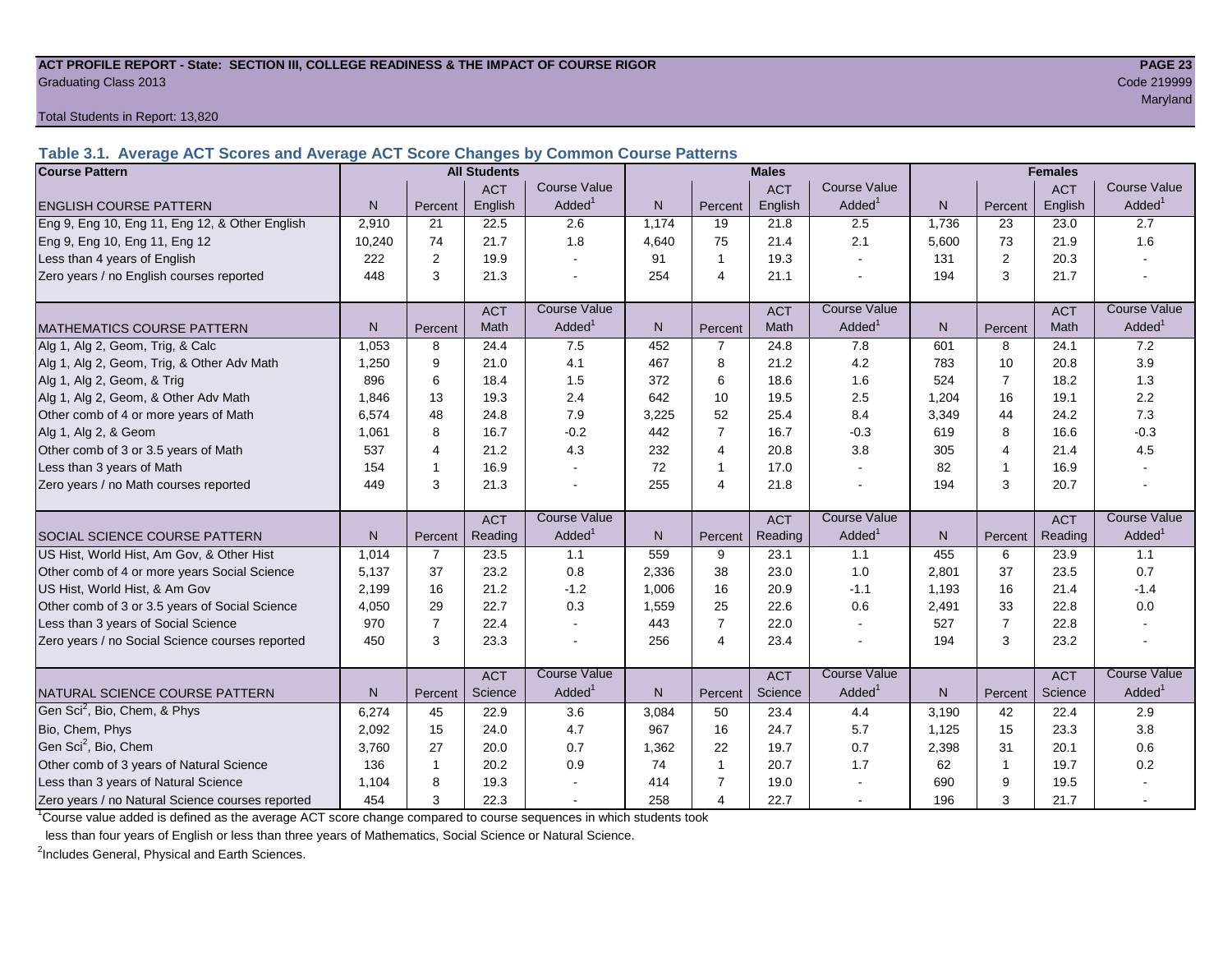# **ACT PROFILE REPORT - State: SECTION III, COLLEGE READINESS & THE IMPACT OF COURSE RIGOR PAGE 24** Graduating Class 2013 Code 219999

maryland and the control of the control of the control of the control of the control of the control of the control of the control of the control of the control of the control of the control of the control of the control of

Total Students in Report: 13,820

#### **Table 3.2. College Readiness Percents by Common Course Patterns**

| <b>Course Pattern</b>                            |              |                       | <b>State</b> |                  | <b>National</b> |                       |         |                  |  |
|--------------------------------------------------|--------------|-----------------------|--------------|------------------|-----------------|-----------------------|---------|------------------|--|
|                                                  |              | <b>Percent Taking</b> | Avg ACT      | Percent Who Met  |                 | <b>Percent Taking</b> | Avg ACT | Percent Who Met  |  |
| <b>ENGLISH COURSE PATTERN</b>                    | $\mathsf{N}$ | Pattern               | English      | <b>Benchmark</b> | N               | Pattern               | English | <b>Benchmark</b> |  |
| Eng 9, Eng 10, Eng 11, Eng 12, & Other English   | 2,910        | 21                    | 22.5         | 77               | 380,375         | 21                    | 21.6    | 73               |  |
| Eng 9, Eng 10, Eng 11, Eng 12                    | 10,240       | 74                    | 21.7         | 72               | 1,265,911       | 70                    | 20.3    | 65               |  |
| Less than 4 years of English                     | 222          | 2                     | 19.9         | 64               | 84,048          | 5                     | 15.9    | 36               |  |
| Zero years / no English courses reported         | 448          | 3                     | 21.3         | 71               | 68,909          | $\overline{4}$        | 16.4    | 38               |  |
|                                                  |              |                       |              |                  |                 |                       |         |                  |  |
|                                                  |              | <b>Percent Taking</b> | Avg ACT      | Percent Who Met  |                 | <b>Percent Taking</b> | Avg ACT | Percent Who Met  |  |
| <b>MATHEMATICS COURSE PATTERN</b>                | N            | Pattern               | <b>Math</b>  | <b>Benchmark</b> | N               | Pattern               | Math    | <b>Benchmark</b> |  |
| Alg 1, Alg 2, Geom, Trig, & Calc                 | 1,053        | 8                     | 24.4         | 74               | 113,999         | 6                     | 23.8    | 68               |  |
| Alg 1, Alg 2, Geom, Trig, & Other Adv Math       | 1,250        | 9                     | 21.0         | 46               | 155,095         | 9                     | 21.9    | 56               |  |
| Alg 1, Alg 2, Geom, & Trig                       | 896          | 6                     | 18.4         | 21               | 119,993         | 7                     | 19.4    | 32               |  |
| Alg 1, Alg 2, Geom, & Other Adv Math             | 1,846        | 13                    | 19.3         | 29               | 336,291         | 19                    | 19.6    | 32               |  |
| Other comb of 4 or more years of Math            | 6,574        | 48                    | 24.8         | 73               | 610,720         | 34                    | 23.6    | 65               |  |
| Alg 1, Alg 2, & Geom                             | 1,061        | 8                     | 16.7         | 9                | 223,733         | 12                    | 17.2    | 11               |  |
| Other comb of 3 or 3.5 years of Math             | 537          | 4                     | 21.2         | 47               | 88,866          | 5                     | 19.7    | 34               |  |
| Less than 3 years of Math                        | 154          | 1                     | 16.9         | 12               | 77,906          | 4                     | 16.3    | $\overline{7}$   |  |
| Zero years / no Math courses reported            | 449          | 3                     | 21.3         | 45               | 72,640          | 4                     | 17.9    | 20               |  |
|                                                  |              |                       |              |                  |                 |                       |         |                  |  |
|                                                  |              | <b>Percent Taking</b> | Avg ACT      | Percent Who Met  |                 | <b>Percent Taking</b> | Avg ACT | Percent Who Met  |  |
| SOCIAL SCIENCE COURSE PATTERN                    | N            | Pattern               | Reading      | <b>Benchmark</b> | $\mathsf{N}$    | Pattern               | Reading | <b>Benchmark</b> |  |
| US Hist, World Hist, Am Gov, & Other Hist        | 1,014        | $\overline{7}$        | 23.5         | 60               | 50,989          | 3                     | 22.2    | 51               |  |
| Other comb of 4 or more years Social Science     | 5,137        | 37                    | 23.2         | 57               | 908,394         | 50                    | 22.0    | 50               |  |
| US Hist, World Hist, & Am Gov                    | 2,199        | 16                    | 21.2         | 43               | 106,021         | 6                     | 19.5    | 34               |  |
| Other comb of 3 or 3.5 years of Social Science   | 4,050        | 29                    | 22.7         | 54               | 489,586         | 27                    | 21.0    | 43               |  |
| Less than 3 years of Social Science              | 970          | $\overline{7}$        | 22.4         | 51               | 171,617         | 10                    | 19.1    | 32               |  |
| Zero years / no Social Science courses reported  | 450          | 3                     | 23.3         | 60               | 72,636          | $\overline{4}$        | 17.7    | 25               |  |
|                                                  |              |                       |              |                  |                 |                       |         |                  |  |
|                                                  |              | <b>Percent Taking</b> | Avg ACT      | Percent Who Met  |                 | <b>Percent Taking</b> | Avg ACT | Percent Who Met  |  |
| NATURAL SCIENCE COURSE PATTERN                   | N            | Pattern               | Science      | <b>Benchmark</b> | N.              | Pattern               | Science | <b>Benchmark</b> |  |
| Gen Sci <sup>1</sup> , Bio, Chem, & Phys         | 6,274        | 45                    | 22.9         | 53               | 767,293         | 43                    | 21.9    | 46               |  |
| Bio, Chem, Phys                                  | 2,092        | 15                    | 24.0         | 62               | 183,685         | 10                    | 23.0    | 54               |  |
| Gen Sci <sup>1</sup> , Bio, Chem                 | 3,760        | 27                    | 20.0         | 29               | 504,165         | 28                    | 19.9    | 28               |  |
| Other comb of 3 years of Natural Science         | 136          | $\mathbf{1}$          | 20.2         | 26               | 51,822          | 3                     | 19.1    | 25               |  |
| Less than 3 years of Natural Science             | 1,104        | 8                     | 19.3         | 25               | 218,267         | 12                    | 18.0    | 17               |  |
| Zero years / no Natural Science courses reported | 454          | 3                     | 22.3         | 48               | 74,011          | 4                     | 17.8    | 18               |  |

<sup>1</sup>Includes General, Physical and Earth Sciences.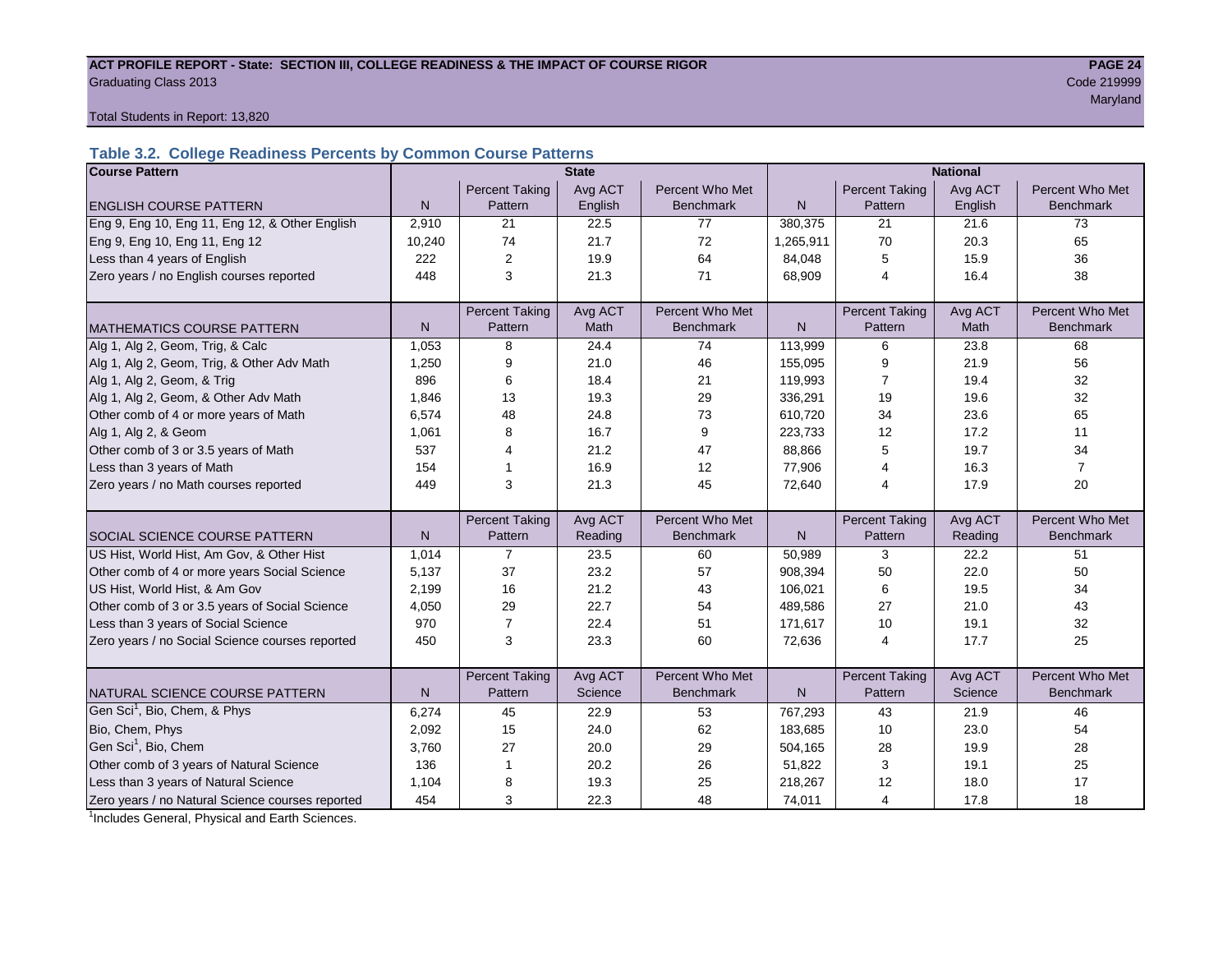# Section IV Career and Educational Aspirations

Beginning with the Graduating Class of 2013, all students whose scores are college reportable, both standard and extended time tests, are now included. Also beginning with the 2013 Graduating Class data, College Readiness Benchmarks for Reading and Science were updated to reflect the most recent college coursework research.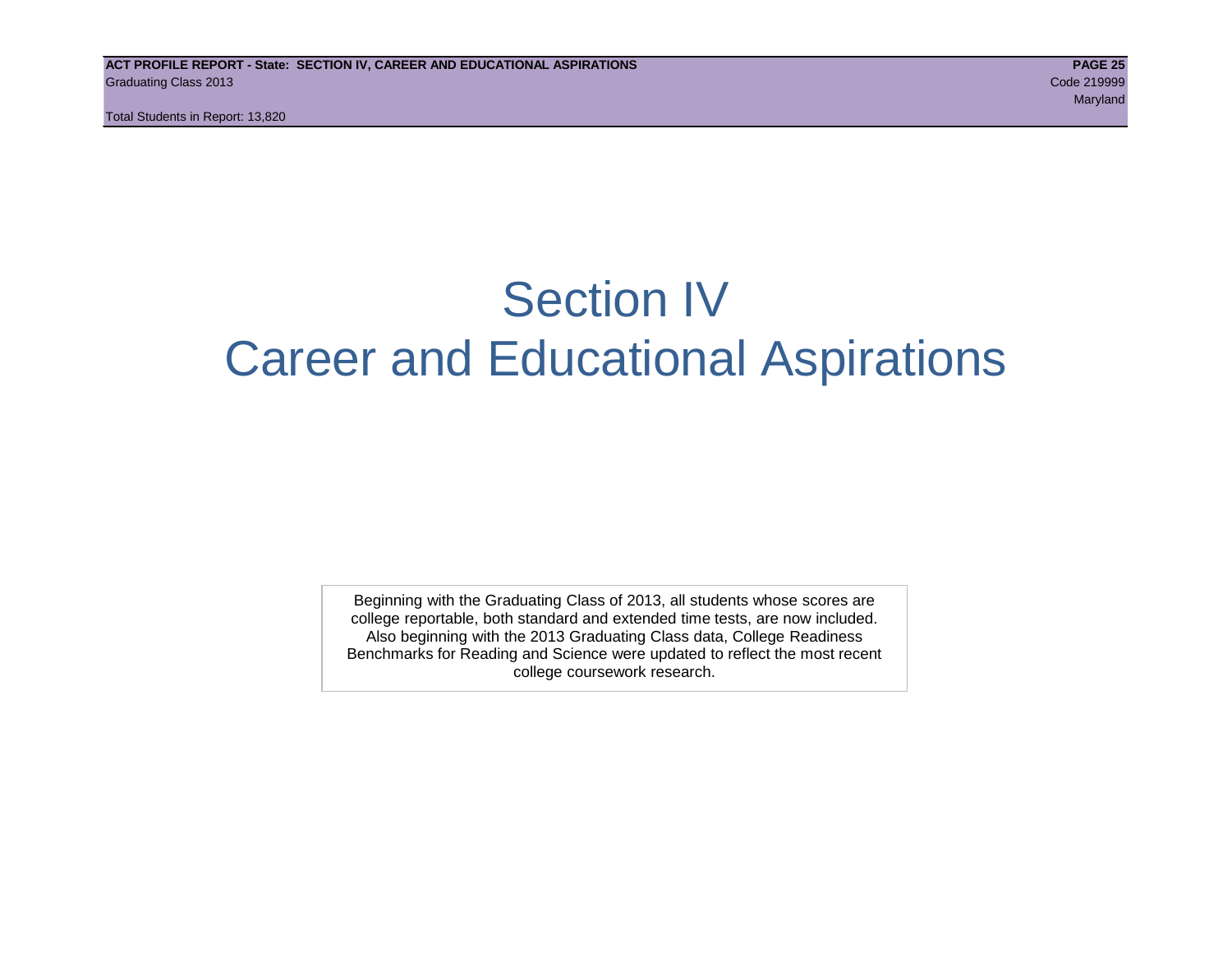#### **ACT PROFILE REPORT - State: SECTION IV, CAREER AND EDUCATIONAL ASPIRATIONS PAGE 26** Graduating Class 2013 Code 219999

maryland and the control of the control of the control of the control of the control of the control of the control of the control of the control of the control of the control of the control of the control of the control of

#### Total Students in Report: 13,820

**Table 4.1. Distribution of Planned Educational Majors for All Students by College Plans**

|                                              | <b>All Students</b><br>Plan on 2 Years or Less of College |                      |         |                | Plan on 4 Years or More of College |         |       |                         |         |
|----------------------------------------------|-----------------------------------------------------------|----------------------|---------|----------------|------------------------------------|---------|-------|-------------------------|---------|
|                                              |                                                           |                      | Avg ACT |                |                                    | Avg ACT |       |                         | Avg ACT |
| <b>Planned Educational Major</b>             | N <sup>1</sup>                                            | Percent <sup>2</sup> | Comp    | N.             | Percent <sup>2</sup>               | Comp    | N     | Percent <sup>2</sup>    | Comp    |
| Agriculture & Natural Resources Conservation | 118                                                       |                      | 22.2    | $\overline{2}$ | 2                                  | 22.0    | 114   |                         | 22.2    |
| Architecture                                 | 155                                                       |                      | 21.8    | 3              | 3                                  | 18.3    | 138   |                         | 21.8    |
| Area, Ethnic, & Multidisciplinary Studies    | 39                                                        |                      | 25.0    | 0              | 0                                  |         | 32    | $\Omega$                | 24.4    |
| Arts: Visual & Performing                    | 681                                                       | 5                    | 20.4    | 9              | 8                                  | 15.3    | 584   | 5                       | 20.7    |
| <b>Business</b>                              | 1.527                                                     | 11                   | 21.3    | 18             | 16                                 | 17.5    | 1,335 | 12                      | 21.3    |
| Communications                               | 455                                                       | 3                    | 21.2    | $\Omega$       | 0                                  |         | 409   | $\overline{4}$          | 21.1    |
| Community, Family, & Personal Services       | 161                                                       |                      | 18.2    | 3              | 3                                  | 13.0    | 143   |                         | 18.6    |
| Computer Science & Mathematics               | 512                                                       |                      | 23.0    |                | 6                                  | 17.1    | 444   |                         | 22.8    |
| Education                                    | 647                                                       | 5                    | 20.7    | 5              | 5                                  | 16.6    | 570   | 5                       | 20.7    |
| Engineering                                  | 1.486                                                     | 11                   | 24.7    | 9              | 8                                  | 15.9    | 1.290 | 11                      | 24.7    |
| Engineering Technology & Drafting            | 110                                                       |                      | 19.1    | 2              | $\overline{2}$                     | 13.5    | 89    | $\overline{\mathbf{1}}$ | 19.8    |
| English & Foreign Languages                  | 185                                                       |                      | 24.3    |                |                                    | 24.0    | 151   |                         | 24.1    |
| Health Administration & Assisting            | 254                                                       | 2                    | 18.0    | 3              | 3                                  | 18.0    | 219   | 2                       | 18.0    |
| Health Sciences & Technologies               | 1,917                                                     | 14                   | 21.4    | 18             | 16                                 | 19.4    | 1,726 | 15                      | 21.3    |
| Philosophy, Religion, & Theology             | 36                                                        | 0                    | 20.7    | 0              | 0                                  |         | 32    | $\Omega$                | 20.2    |
| Repair, Production, & Construction           | 18                                                        | $\Omega$             | 16.3    | 3              | 3                                  | 15.3    | 13    | $\Omega$                | 16.5    |
| Sciences: Biological & Physical              | 1,509                                                     | 11                   | 24.1    | 3              | 3                                  | 21.3    | 1,343 | 12                      | 24.0    |
| Social Sciences & Law                        | 1,360                                                     | 10                   | 22.1    | 8              |                                    | 14.8    | 1,190 | 10                      | 22.0    |
| Undecided                                    | 2,300                                                     | 17                   | 23.1    | 17             | 15                                 | 17.8    | 1,708 | 15                      | 23.0    |
| No Response                                  | 348                                                       | 3                    | 22.5    | $\mathbf{0}$   | 0                                  |         | 33    | $\mathbf 0$             | 23.8    |

1 2-Year and 4-Year "N" counts do not reflect "Missing" and "Other" college plans, therefore they may not add up to the N count for All Students.

<sup>2</sup> Percent of students tested within College Plan groups (All Students, 2-Year, 4-Year).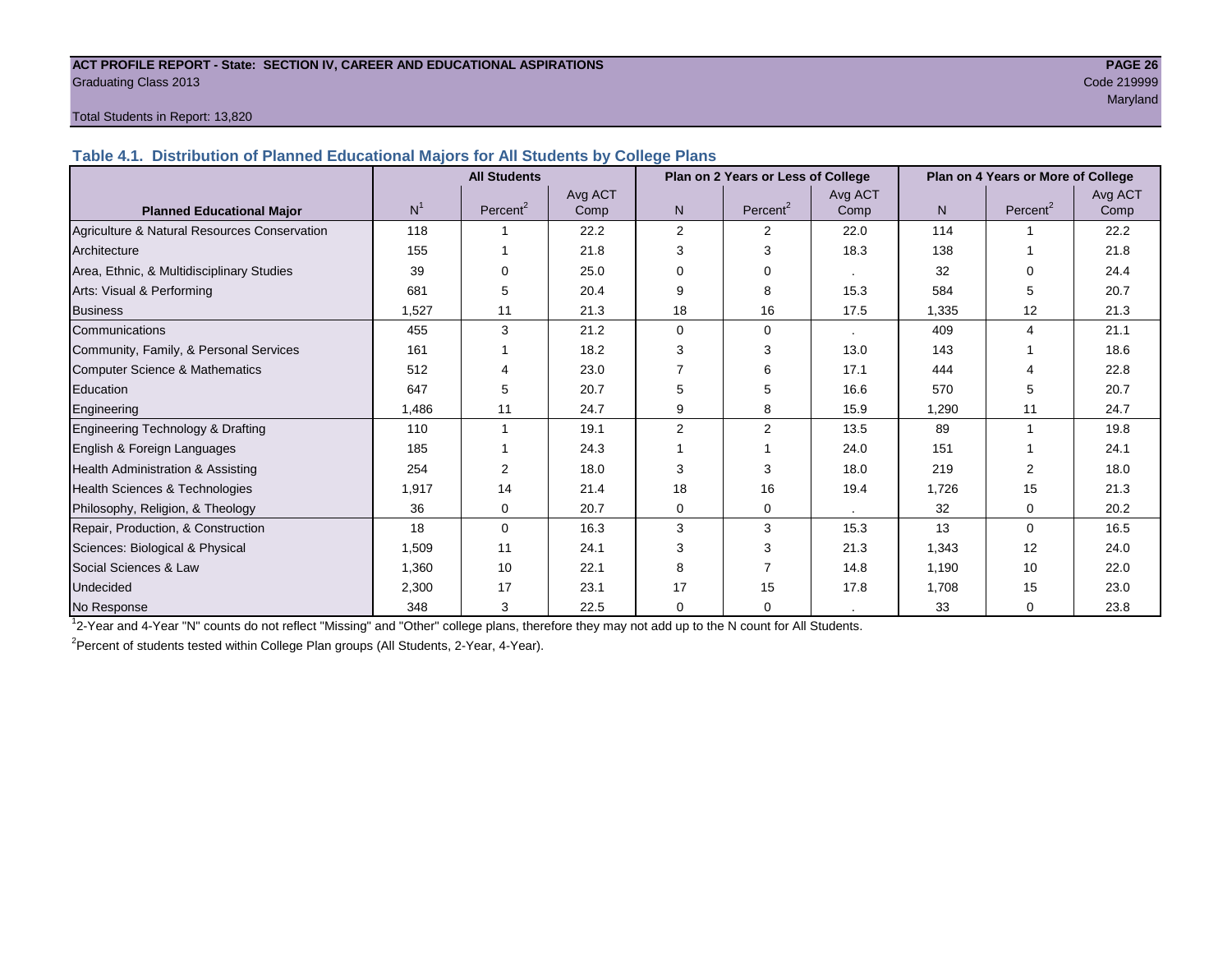# **ACT PROFILE REPORT - State: SECTION IV, CAREER AND EDUCATIONAL ASPIRATIONS PAGE 27** Graduating Class 2013 Code 219999

#### Total Students in Report: 13,820

#### **Table 4.2. Average ACT Composite Scores for Racial/Ethnic Groups by Post-Secondary Educational Aspirations**

| <b>Educational Degree</b> |       | <b>All Racial/Ethnic Groups</b><br><b>Combined</b> |      | <b>Black/African American</b> |    | American Indian/ Alaska Native |       | White   | Hispanic/Latino |         |  |
|---------------------------|-------|----------------------------------------------------|------|-------------------------------|----|--------------------------------|-------|---------|-----------------|---------|--|
| <b>Aspirations</b>        | N.    | Average                                            | N    | Average                       | N  | Average                        | Ν     | Average | N               | Average |  |
| Voc-Tech                  | 42    | 17.4                                               | 20   | 14.6                          |    |                                | 12    | 22.8    |                 | 16.5    |  |
| 2-yr College Degree       | 69    | 17.3                                               | 23   | 15.0                          |    |                                | 30    | 19.4    |                 | 16.0    |  |
| <b>Bachelors Degree</b>   | 4,948 | 20.3                                               | .376 | 16.8                          | 15 | 19.1                           | 2,584 | 22.3    | 382             | 19.0    |  |
| <b>Graduate Study</b>     | 3.217 | 23.7                                               | 623  | 18.9                          |    | 23.5                           | 1,934 | 25.2    | 197             | 22.4    |  |
| Prof. Level Degree        | 3,400 | 23.7                                               | 983  | 19.6                          | 10 | 21.9                           | 1,438 | 26.2    | 275             | 22.0    |  |
| Other                     | 116   | 19.4                                               | 50   | 17.1                          |    |                                | 44    | 22.2    |                 | 19.2    |  |
| No Response               | 2,028 | 23.1                                               | 394  | 17.7                          |    | 16.3                           | 864   | 25.2    | 126             | 21.6    |  |

| <b>Educational Degree</b> | <b>All Racial/Ethnic Groups</b><br><b>Combined</b> |         | Asian |         | Native Hawaiian/<br><b>Other Pacific Islander</b> |         | Two or more races |         | Prefer not to respond/<br><b>No Response</b> |         |  |
|---------------------------|----------------------------------------------------|---------|-------|---------|---------------------------------------------------|---------|-------------------|---------|----------------------------------------------|---------|--|
| <b>Aspirations</b>        | N                                                  | Average | N     | Average | N                                                 | Average | N                 | Average | N                                            | Average |  |
| Voc-Tech                  | 42                                                 | 17.4    |       | 18.3    |                                                   |         |                   | 11.0    |                                              | 15.7    |  |
| 2-yr College Degree       | 69                                                 | 17.3    |       | 20.3    |                                                   |         |                   | 13.5    |                                              | 12.0    |  |
| <b>Bachelors Degree</b>   | 4,948                                              | 20.3    | 178   | 22.0    |                                                   | 19.3    | 207               | 20.7    | 195                                          | 21.0    |  |
| Graduate Study            | 3,217                                              | 23.7    | 146   | 25.3    |                                                   | 23.3    | 124               | 23.7    | 180                                          | 24.7    |  |
| Prof. Level Degree        | 3.400                                              | 23.7    | 317   | 25.6    |                                                   | 22.8    | 156               | 23.7    | 215                                          | 24.8    |  |
| Other                     | 116                                                | 19.4    | 6     | 21.3    |                                                   |         |                   | 18.4    |                                              | 16.6    |  |
| No Response               | 2,028                                              | 23.1    | 143   | 25.3    |                                                   | 24.0    | 62                | 21.8    | 430                                          | 23.7    |  |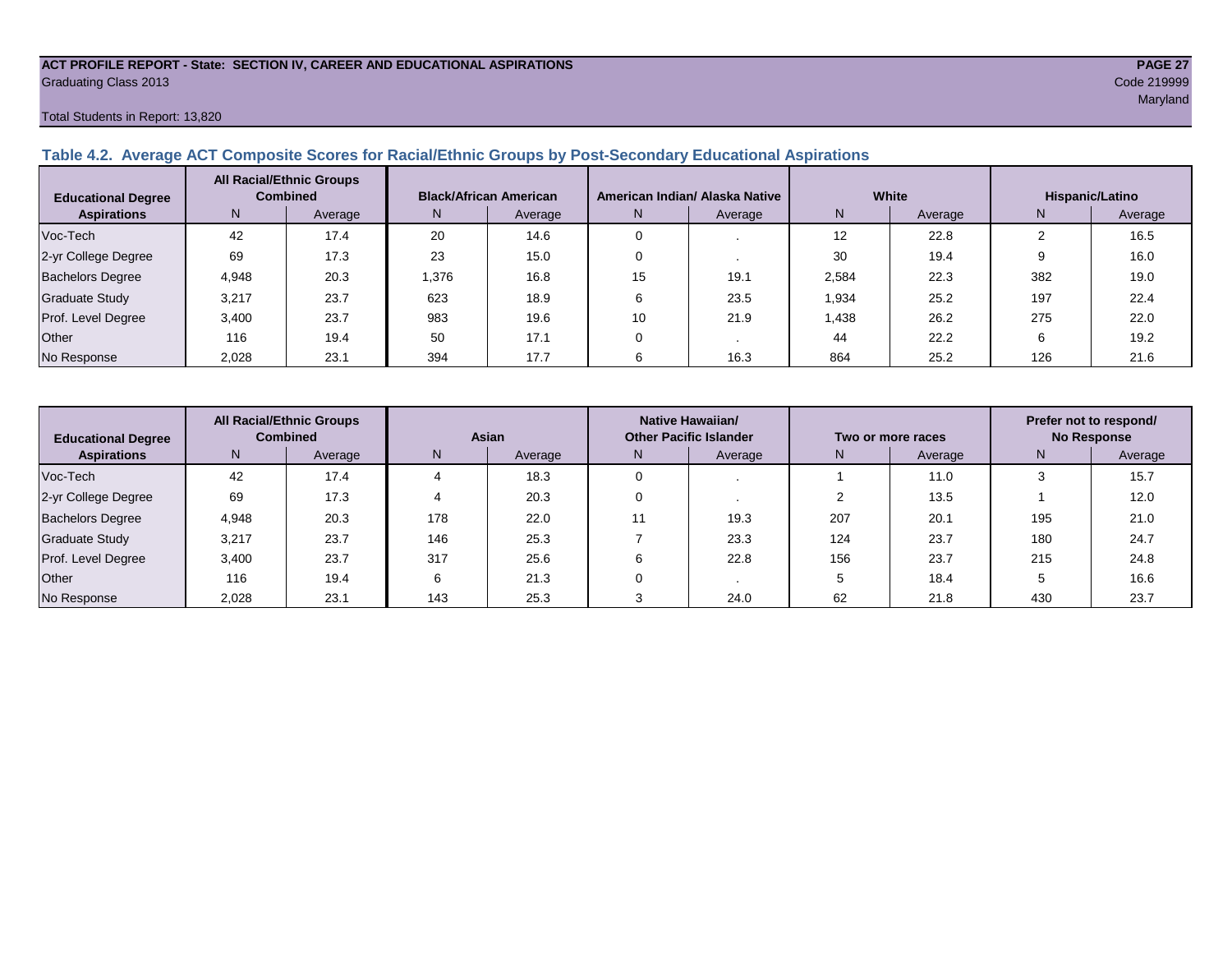# **ACT PROFILE REPORT - State: SECTION IV, CAREER AND EDUCATIONAL ASPIRATIONS PAGE 28** Graduating Class 2013 Code 219999

#### Total Students in Report: 13,820

### **Table 4.3. Students' Score Report Preferences at Time of Testing**

|                                         |                             | <b>Percent of Students in</b> |                                           |         |                |                  |              |                |                |                         |                |
|-----------------------------------------|-----------------------------|-------------------------------|-------------------------------------------|---------|----------------|------------------|--------------|----------------|----------------|-------------------------|----------------|
|                                         |                             | <b>Number of Students</b>     | <b>College Readiness Standards Ranges</b> |         |                |                  |              |                |                |                         |                |
|                                         |                             |                               |                                           | 2nd-6th |                |                  |              |                |                |                         |                |
| Name                                    | <b>State</b>                | Total                         | 1st Choice                                | Choice  | $01 - 12$      | $13 - 15$        | 16-19        | $20 - 23$      | 24-27          | 28-32                   | 33-36          |
| UNIVERSITY OF MARYLAND COLLEGE PARK     | Maryland                    | 1,758                         | 719                                       | 1,039   | $\mathbf 1$    | 5                | 14           | 27             | 28             | 21                      | 4              |
| <b>TOWSON UNIVERSITY</b>                | Maryland                    | 1,423                         | 393                                       | 1,030   | 1              | 12               | 30           | 34             | 17             | 5                       |                |
| <b>SALISBURY UNIVERSITY</b>             | Maryland                    | 781                           | 222                                       | 559     | 1              | 10               | 29           | 37             | 19             | $\overline{\mathbf{A}}$ | 0              |
| UNIVERSITY OF MARYLAND BALTIMORE COUNTY | Maryland                    | 771                           | 152                                       | 619     | $\Omega$       | 6                | 17           | 32             | 27             | 15                      | 3              |
| <b>FROSTBURG STATE UNIVERSITY</b>       | Maryland                    | 380                           | 81                                        | 299     | 3              | 18               | 38           | 24             | 13             | 3                       | $\Omega$       |
| <b>MORGAN STATE UNIVERSITY</b>          | Maryland                    | 372                           | 135                                       | 237     | 9              | 34               | 42           | 12             | $\overline{2}$ | $\Omega$                | $\mathbf{0}$   |
| <b>STEVENSON UNIVERSITY</b>             | Maryland                    | 348                           | 75                                        | 273     | $\overline{2}$ | 15               | 37           | 32             | 11             | 3                       | $\Omega$       |
| UNIVERSITY OF DELAWARE                  | Delaware                    | 308                           | 72                                        | 236     | $\Omega$       | 3                | 9            | 32             | 34             | 18                      | 3              |
| <b>WEST VIRGINIA UNIVERSITY</b>         | West Virginia               | 297                           | 99                                        | 198     | $\mathbf{1}$   | 9                | 29           | 31             | 22             | $\overline{7}$          | $\Omega$       |
| <b>BOWIE STATE UNIVERSITY</b>           | Maryland                    | 289                           | 86                                        | 203     | 9              | 33               | 45           | 12             | $\mathbf{1}$   | $\overline{0}$          | $\Omega$       |
| <b>VIRGINIA TECH</b>                    | Virginia                    | 279                           | 42                                        | 237     | 1              | 3                | 8            | 20             | 37             | 29                      | $\overline{4}$ |
| JOHNS HOPKINS UNIVERSITY THE            | Maryland                    | 278                           | 94                                        | 184     | 1              | 4                | 12           | 24             | 23             | 29                      | 6              |
| UNIVERSITY OF MARYLAND EASTERN SHORE    | Maryland                    | 264                           | 64                                        | 200     | 6              | 34               | 38           | 18             | 3              |                         | $\Omega$       |
| <b>JAMES MADISON UNIVERSITY</b>         | Virginia                    | 250                           | 53                                        | 197     | $\Omega$       | $\overline{2}$   | 10           | 37             | 32             | 18                      | $\Omega$       |
| <b>NCAA ELIGIBILITY CENTER</b>          | Indiana                     | 246                           | 133                                       | 113     | $\overline{2}$ | 17               | 31           | 24             | 15             | 10                      | 1              |
| <b>HOWARD UNIVERSITY</b>                | <b>District of Columbia</b> | 236                           | 80                                        | 156     | 3              | 22               | 36           | 30             | 6              | $\overline{2}$          | $\mathbf{0}$   |
| PENN STATE-UNIVERSITY PARK CAMPUS       | Pennsylvania                | 234                           | 43                                        | 191     | $\Omega$       | 3                | 12           | 31             | 30             | 21                      | 3              |
| YORK COLLEGE OF PENNSYLVANIA            | Pennsylvania                | 203                           | 47                                        | 156     | $\mathbf{1}$   | $\overline{7}$   | 32           | 35             | 18             | $\overline{7}$          | $\Omega$       |
| UNIV OF SOUTH CAROLINA-COLUMBIA         | South Carolina              | 177                           | 43                                        | 134     | $\Omega$       | $\mathbf{1}$     | 6            | 39             | 39             | 14                      |                |
| ST MARY'S COLLEGE OF MARYLAND           | Maryland                    | 176                           | 41                                        | 135     | $\Omega$       | 5                | 16           | 29             | 29             | 18                      | 3              |
| LOYOLA UNIVERSITY MARYLAND              | Maryland                    | 163                           | 37                                        | 126     | $\mathbf{1}$   | 8                | 23           | 28             | 20             | 20                      | $\Omega$       |
| MOUNT SAINT MARY'S UNIVERSITY           | Maryland                    | 157                           | 42                                        | 115     | $\overline{2}$ | 6                | 29           | 36             | 22             | 4                       |                |
| <b>GEORGE MASON UNIVERSITY</b>          | Virginia                    | 156                           | 36                                        | 120     | $\overline{2}$ | $\overline{7}$   | 26           | 31             | 24             | 9                       |                |
| UNIVERSITY OF VIRGINIA                  | Virginia                    | 154                           | 31                                        | 123     | $\Omega$       | 3                | 6            | 10             | 23             | 49                      | 8              |
| <b>HAMPTON UNIVERSITY</b>               | Virginia                    | 152                           | 61                                        | 91      | 5              | 27               | 38           | 25             | 5              | $\Omega$                | $\Omega$       |
| MONTGOMERY COLLEGE-MD                   | Maryland                    | 148                           | 55                                        | 93      | 3              | 24               | 34           | 24             | 11             | 3                       | $\mathbf{1}$   |
| NORTH CAROLINA AGRIC & TECH STATE UNIV  | North Carolina              | 144                           | 41                                        | 103     | 3              | 28               | 43           | 21             | 5              | $\Omega$                | $\Omega$       |
| UNIV OF NORTH CAROLINA AT CHAPEL HILL   | North Carolina              | 144                           | 29                                        | 115     | $\mathbf{1}$   | 3                | 6            | 20             | 33             | 33                      | 3              |
| <b>COPPIN STATE UNIVERSITY</b>          | Maryland                    | 138                           | 43                                        | 95      | 14             | 40               | 39           | $\overline{7}$ | $\Omega$       | $\Omega$                | $\Omega$       |
| DELAWARE STATE UNIVERSITY               | 138<br>41<br>97<br>Delaware |                               | $\overline{2}$                            | 36      | 43             | 16               | $\mathbf{1}$ |                | $\Omega$       |                         |                |
| All Other Institutions                  |                             | 10,746                        | 3,073                                     | 7,673   | 1              | $\boldsymbol{9}$ | 20           | 28             | 23             | 16                      | 3              |
| Total                                   |                             | 21,310                        | 6,163                                     | 15,147  | $\overline{2}$ | 10               | 22           | 28             | 21             | 14                      | $\overline{2}$ |

maryland and the control of the control of the control of the control of the control of the control of the control of the control of the control of the control of the control of the control of the control of the control of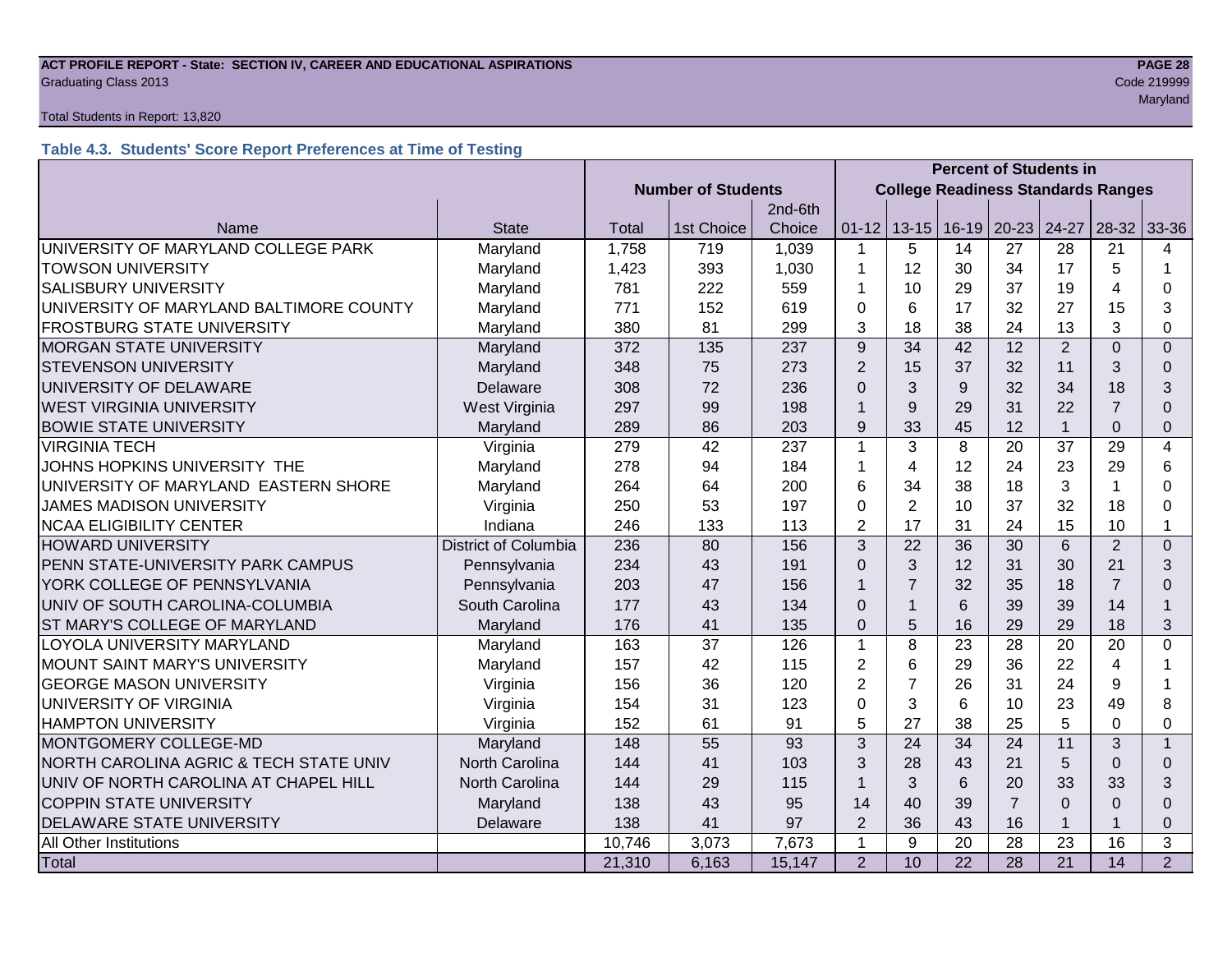# Section V Optional Writing Test Results

Beginning with the Graduating Class of 2013, all students whose scores are college reportable, both standard and extended time tests, are now included. Also beginning with the 2013 Graduating Class data, College Readiness Benchmarks for Reading and Science were updated to reflect the most recent college coursework research.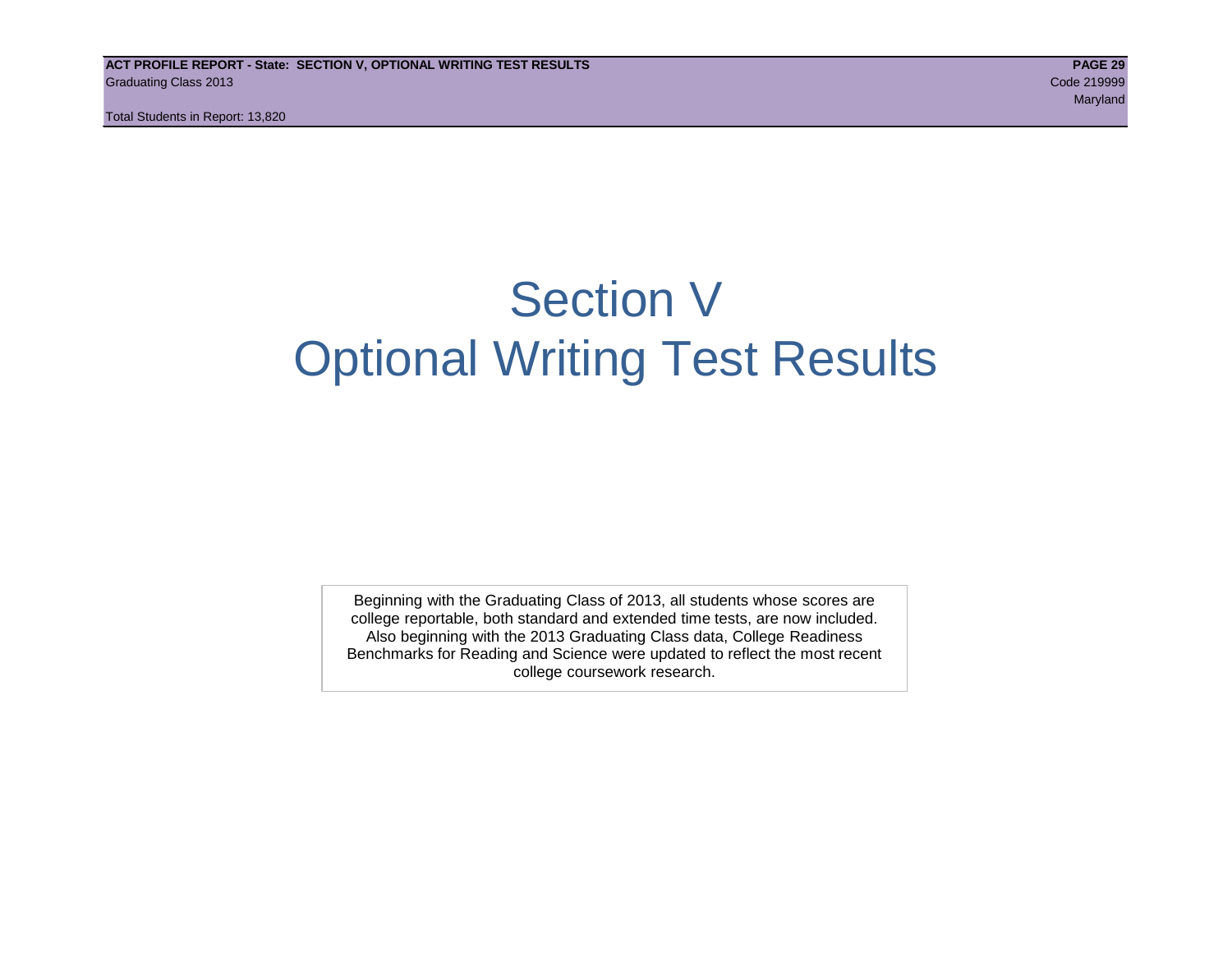#### **ACT PROFILE REPORT - State: SECTION V, OPTIONAL WRITING TEST RESULTS PAGE 30** Graduating Class 2013 Code 219999

#### Total Students in Report: 13,820

maryland and the control of the control of the control of the control of the control of the control of the control of the control of the control of the control of the control of the control of the control of the control of

| Table 5.1. Average ACT English and Writing Scores by Race/Ethnicity and Gender for students who took ACT Writing |              |                 |                           |          |              |              |                                 |          |  |  |  |
|------------------------------------------------------------------------------------------------------------------|--------------|-----------------|---------------------------|----------|--------------|--------------|---------------------------------|----------|--|--|--|
|                                                                                                                  |              |                 | <b>Average ACT Scores</b> |          |              |              |                                 |          |  |  |  |
|                                                                                                                  | N            |                 | <b>English</b>            |          |              | <b>Essay</b> | <b>English/Writing Combined</b> |          |  |  |  |
|                                                                                                                  | <b>State</b> | <b>National</b> | <b>State</b>              | National | <b>State</b> | National     | <b>State</b>                    | National |  |  |  |
| <b>All Students</b>                                                                                              | 10,697       | 942,769         | 22.8                      | 21.3     | 7.3          | 7.0          | 21.9                            | 20.5     |  |  |  |
| <b>IBlack/African American</b>                                                                                   | 2,333        | 114,751         | 18.0                      | 16.3     | 6.5          | 6.1          | 17.6                            | 16.0     |  |  |  |
| American Indian/Alaska Native                                                                                    | 33           | 6,031           | 19.3                      | 16.8     | 7.1          | 6.1          | 19.2                            | 16.4     |  |  |  |
| White                                                                                                            | 5,565        | 518.407         | 24.8                      | 22.9     | 7.5          | 7.2          | 23.6                            | 21.9     |  |  |  |
| Hispanic/Latino                                                                                                  | 795          | 151.504         | 20.7                      | 18.6     | 7.1          | 6.8          | 20.2                            | 18.3     |  |  |  |
| Asian                                                                                                            | 691          | 54,580          | 24.4                      | 23.5     | 7.7          | 7.6          | 23.4                            | 22.7     |  |  |  |
| Native Hawaiian/Other Pac. Isl.                                                                                  | 19           | 2,812           | 22.5                      | 19.5     | 7.1          | 6.9          | 21.4                            | 19.2     |  |  |  |
| ITwo or more races                                                                                               | 419          | 35,355          | 22.5                      | 21.5     | 7.2          | 7.0          | 21.7                            | 20.6     |  |  |  |
| Prefer not/No Response                                                                                           | 842          | 59,329          | 24.1                      | 21.8     | 7.4          | 7.1          | 23.0                            | 20.9     |  |  |  |
| <b>Males</b>                                                                                                     | 4,623        | 423,104         | 22.6                      | 21.0     | 7.1          | 6.7          | 21.5                            | 20.1     |  |  |  |
| Females                                                                                                          | 6,074        | 513.945         | 22.9                      | 21.6     | 7.4          | 7.2          | 22.2                            | 20.9     |  |  |  |
| Missing                                                                                                          |              | 5,720           |                           | 16.6     |              | 6.3          |                                 | 16.5     |  |  |  |